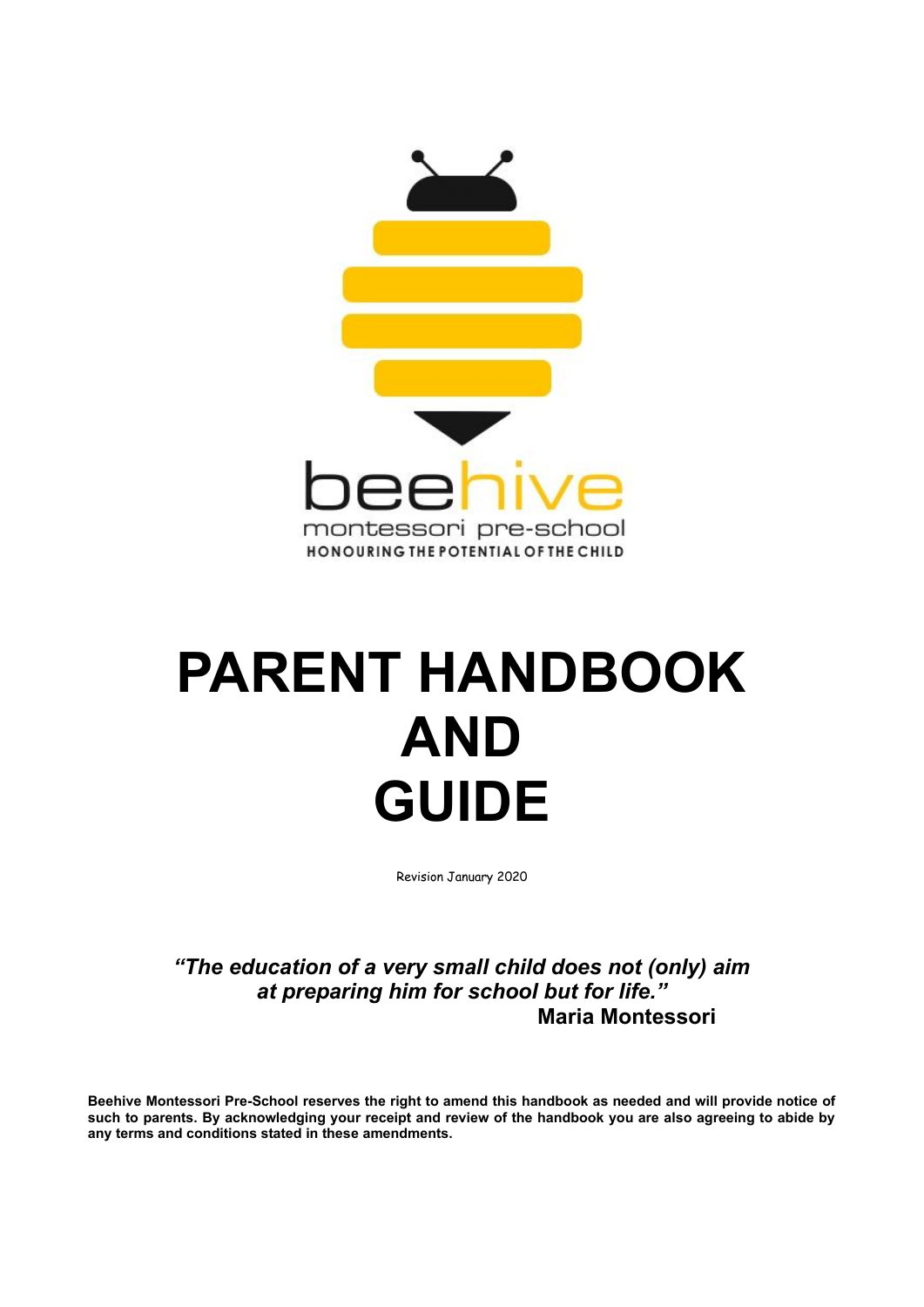# **TABLE OF CONTENTS**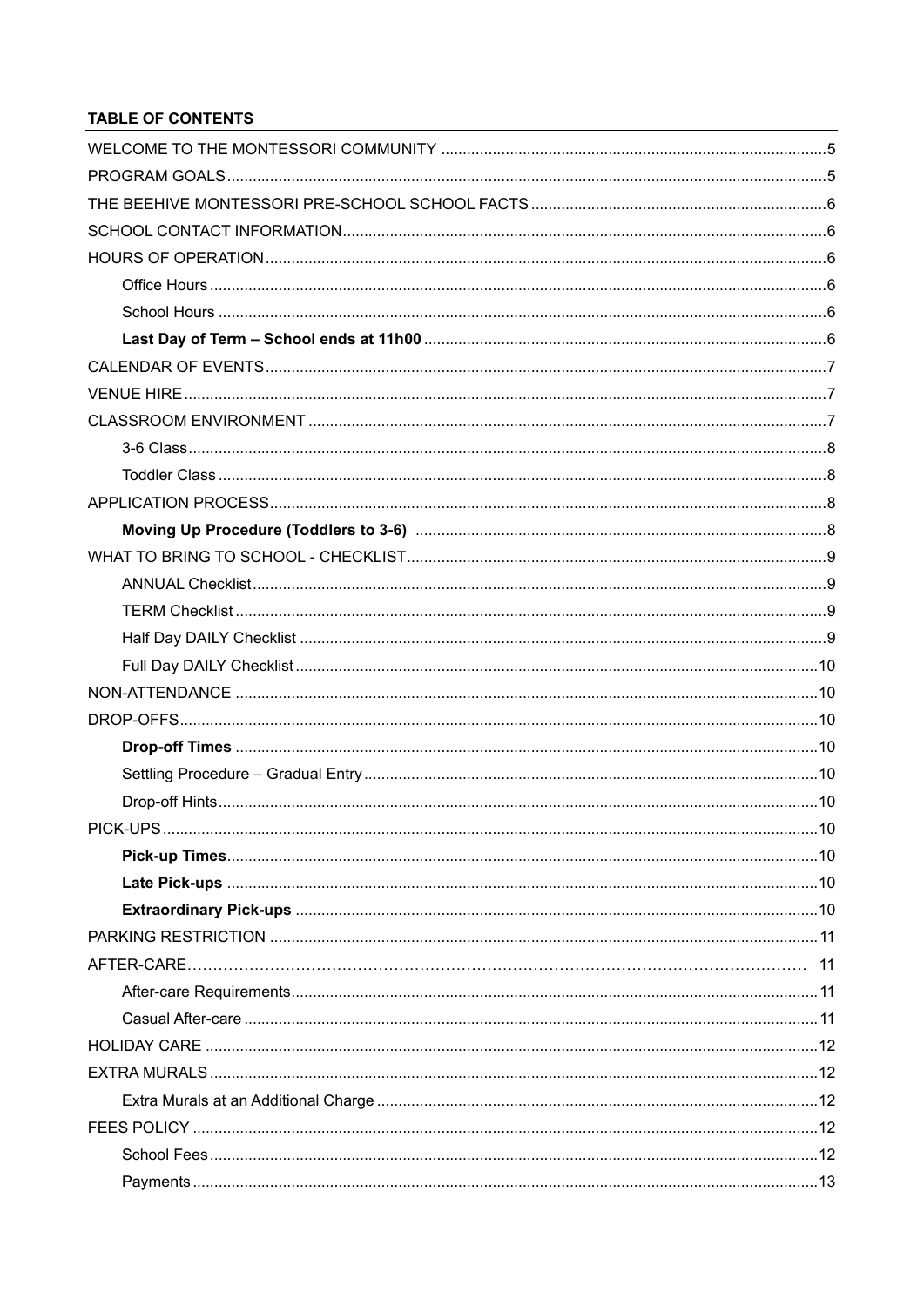| Change of Clothes | 17 |
|-------------------|----|
|                   |    |
|                   |    |
|                   |    |
|                   |    |
|                   |    |
|                   |    |
|                   |    |
|                   |    |
|                   |    |
|                   |    |
|                   |    |
|                   |    |
|                   |    |
|                   |    |
|                   |    |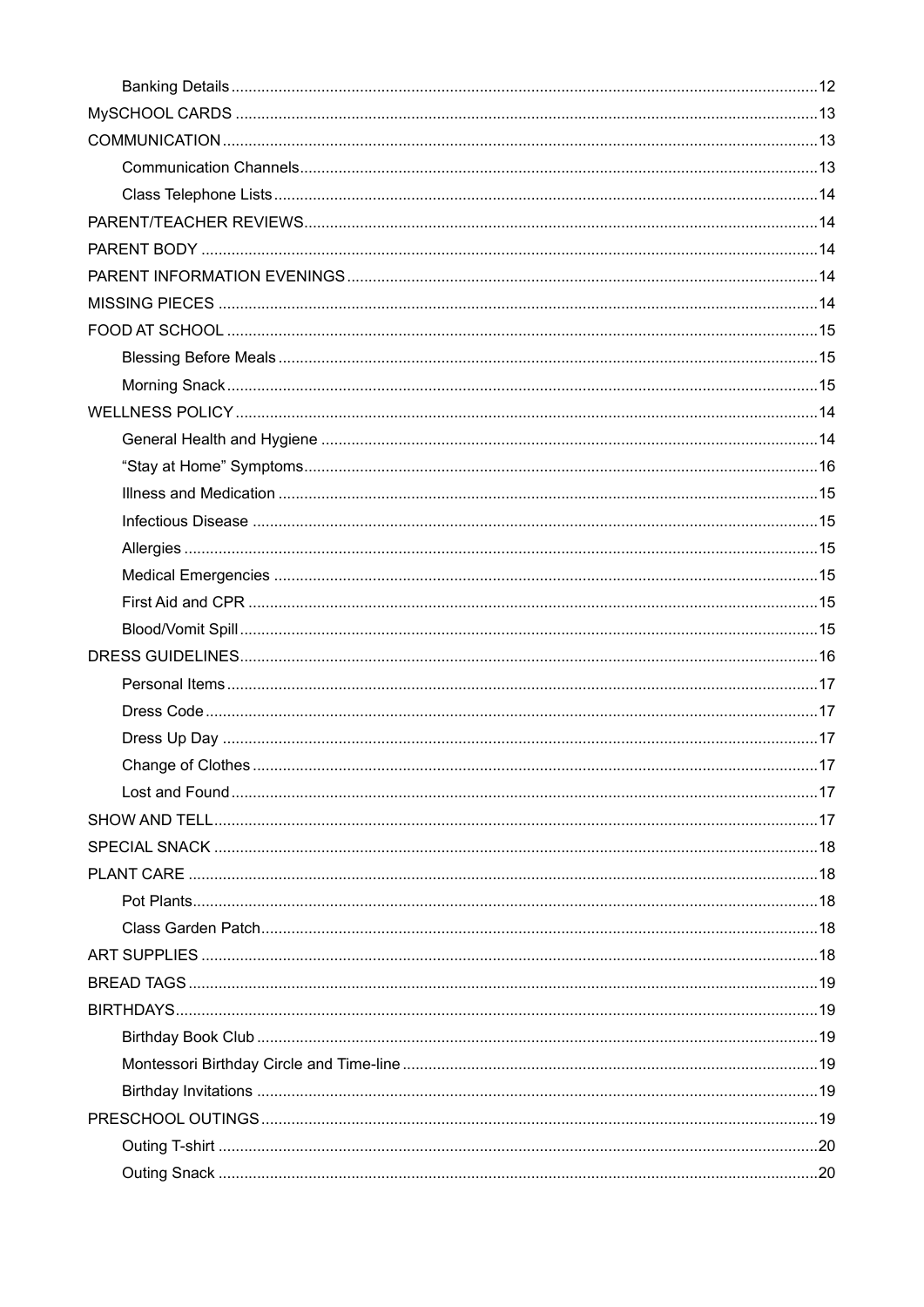We hope you enjoy reading this handbook and that you find the information useful. If you have any suggestions for other topics to include in the handbook, please contact the office. We will endeavour to include your feedba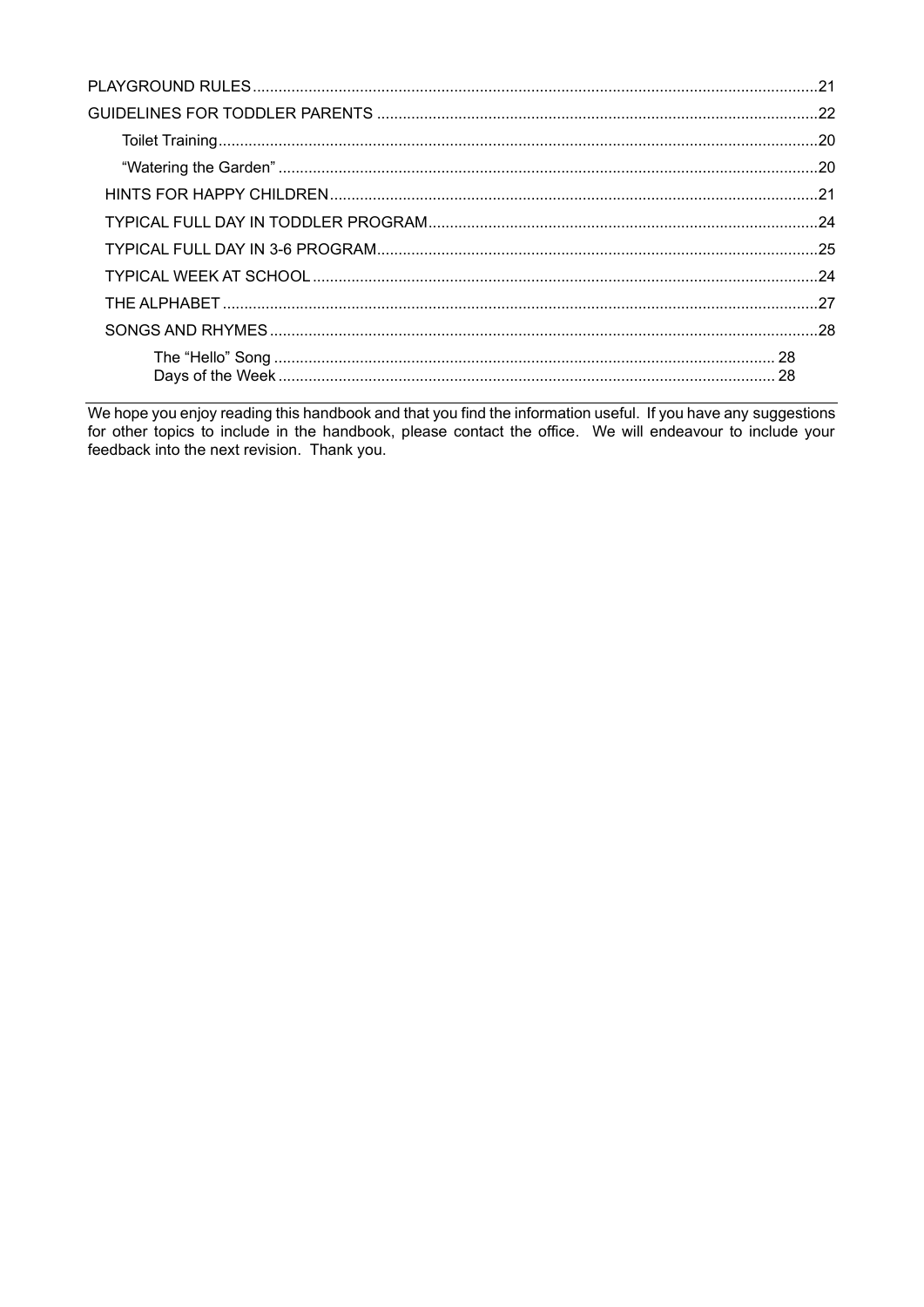We offer you and your family a special and warm welcome to the Beehive Montessori community and hope that your stay with us will be happy and rewarding.

You have chosen Beehive Montessori Pre-School as your child's first school. We are privileged to be your child's first professional educators as they begin a long, perhaps never-ending, educational journey. We know these first years will make a profound impact in your child's attitude towards learning.

We need your full support in a joint effort to help your child maximize their potential. We encourage you to embrace the Montessori philosophy, learn about the program, and become clearly involved in the life of the school.

We plan social events during the year, which will involve you and your child. These are a great opportunity to meet and interact with other parents in your child's class. – *COVID-19 regulations may limit this.*

Montessori philosophy and methodology discussions for parents are held once a term at the school to explain and demonstrate the program. We urge you to make every effort to attend these evenings so that you will learn about and understand the work your child experiences daily. Parents should be fully prepared to learn about, and adhere to the Montessori philosophy in order to provide a consistent approach at home during the years their child is in our program. - *COVID-19 regulations may limit this*

This handbook offers an insight into our program. Please read and ensure that you and other care-givers are familiar with all the information in the handbook. Some changes may be made as deemed necessary during the course of the year.

# **PROGRAM GOALS**

As a school staff we commit ourselves to providing a prepared environment based on the philosophies of Maria Montessori (three-time Nobel Peace Prize nominee). Recognising the rights of children, we work to provide a safe, secure and nurturing school in which the uniqueness of each individual is recognised and their individual needs are met to help them reach full potential. In an atmosphere of harmony and unity we promote the principle of respect for all things while caring and supporting each other. Through our program of varied experiences, and under the guidance of trained Montessori directresses, your child will be exposed to situations that will stimulate:

- Respect for others
- Curiosity, initiative and independence
- Self-esteem and decision-making capabilities
- Social skills
- Respect for our environment
- Communication skills
- Problem-solving skills and concentration
- Activities that develop large and fine motor control
- Activities of literature, art and music
- A love of learning

We aim to establish, maintain and encourage open communication between the school and its parents to ensure the needs of each child are fully met in the most practical manner possible.

We are committed to a multicultural, non-denominational approach in which each child may develop a positive self-concept and pride in heritage, whilst appreciating and understanding diversity.

We offer a three-year cycle at Preschool level and expect that each child will remain with us for this period. Our Montessori curriculum ensures that all children leaving the program after three years will be school ready, i.e. ready to begin Grade 1.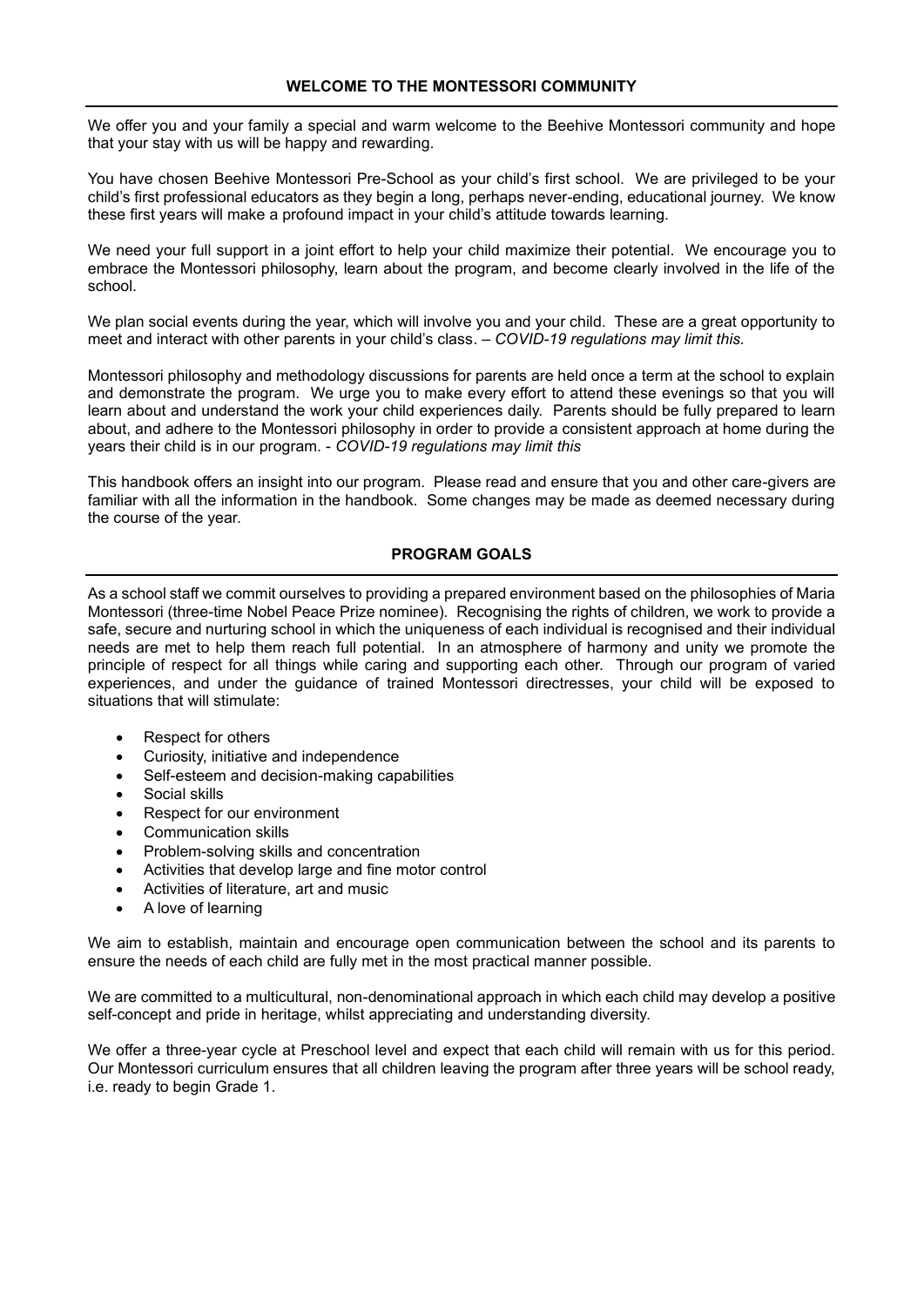# **BEEHIVE MONTESSORI PRE-SCHOOL SCHOOL FACTS**

Beehive Montessori School was established in 1983 by parents for their children. In 2009 the Toddler group opened its doors. We offer a unique environment for children aged 18 months to 6 years/Gr R without regard of race, creed, religion or national origin.

Beehive employs qualified Montessori staff.

Beehive provides a daily living and learning environment for children where they can grow socially, physically and mentally in a structure governed by the Montessori philosophy. A Montessori-based after-school care facility was added in 1991 to provide a caring and stimulating environment for children in the afternoons.

# **SCHOOL CONTACT INFORMATION**

| Address:         | Mauritius Crescent, Stellenberg                                     |
|------------------|---------------------------------------------------------------------|
| Email:           | beehivemp@gmail.com                                                 |
| Website:<br>Tel: | https://montessoriconnect.co.za/beehive-montessori/<br>021 919 4223 |
| Cell   WhatsApp: | 064 435 6069                                                        |

# **HOURS OF OPERATION**

The Beehive Montessori Pre-School follows the Western Cape government school terms and public holidays of South Africa. The school is completely closed for three to four weeks from 15 December each year.

# **Office Hours**

| Office:        | Monday to Friday from 08h00 to 15h30                    |
|----------------|---------------------------------------------------------|
| Administrator: | Monday to Friday from 08h00 to 14h00                    |
| Principal:     | Mondays to Thursdays from 07h30 to 15h30 by appointment |
| School Tours:  | By appointment                                          |

Please book your appointments in advance at the office.

# **School Hours**

| Morning care:                   | 07h30 to 08h00                                                         |
|---------------------------------|------------------------------------------------------------------------|
| 3-6 Class:                      | 08h00 to 12h30<br>(Children may be collected between 12h30 and 13h00.) |
| Toddler Class:                  | 08h00 to 12h15<br>(Children may be collected between 12h15 and 12h30.) |
| After-care:                     | 12h30 to 17h30                                                         |
| Holiday care:                   | 07h30 to 17h30                                                         |
| $\frac{1}{2}$ day holiday care: | 07h30 to 12h30/13h00 or 12h30 - 17h30                                  |

#### **Last Day of Term – School ends at 11h00**

On the last day of each term, school is dismissed at 11h00. Please plan to fetch your child early or sign up for aftercare.

**Note that aftercare will not be available on the last day of the fourth term.**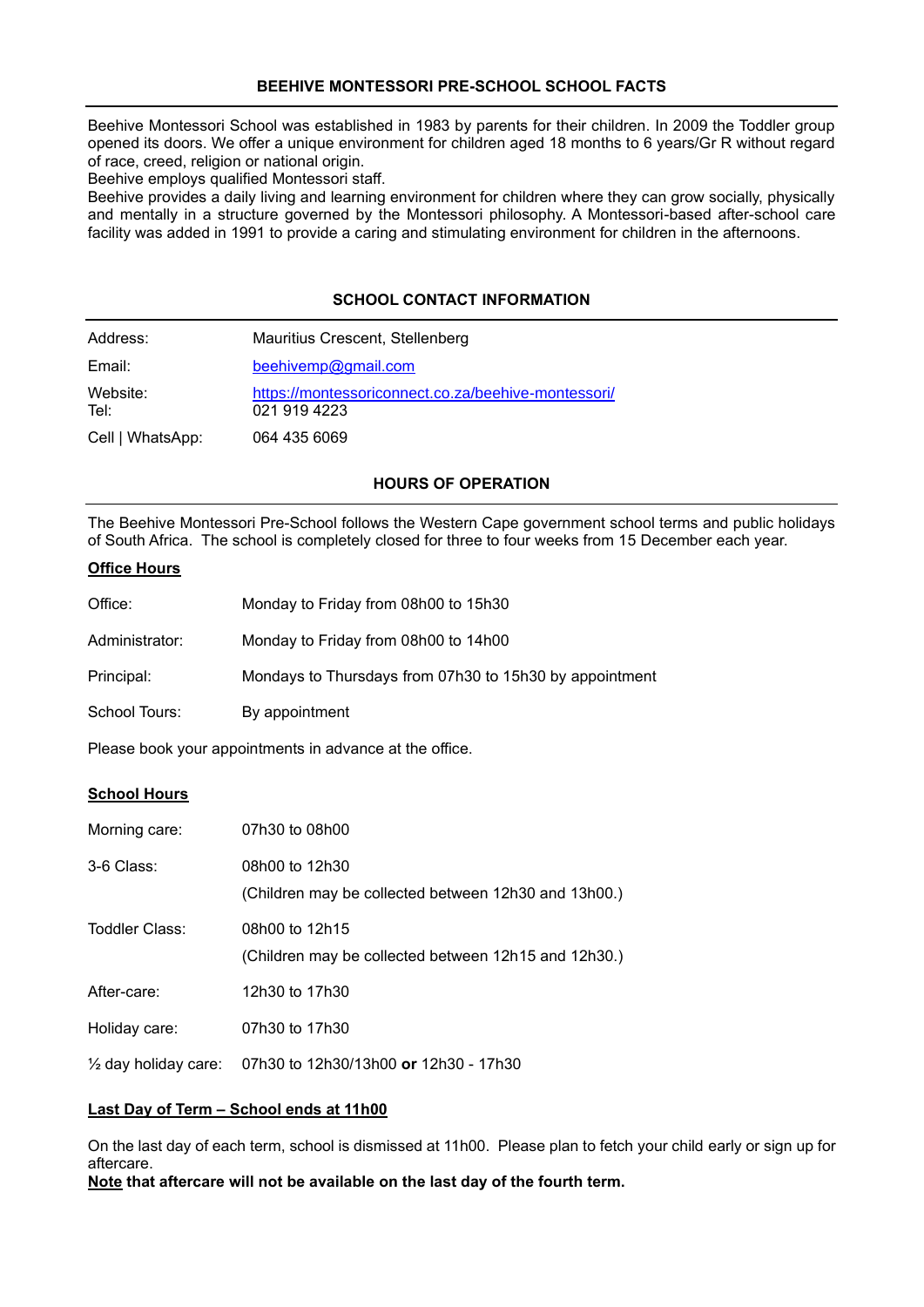# **CALENDAR OF EVENTS**

Our school calendar is distributed at the beginning of every new school year. The following table lists the typical events per term. Please refer to the monthly newsletters for further details. - *COVID-19 regulations may limit this*

| Term 1                                                                                                      | Term 2                                                                                                         | Term 3                                                                                                                                                        | Term 4                                                                                                                                                                                                                      |
|-------------------------------------------------------------------------------------------------------------|----------------------------------------------------------------------------------------------------------------|---------------------------------------------------------------------------------------------------------------------------------------------------------------|-----------------------------------------------------------------------------------------------------------------------------------------------------------------------------------------------------------------------------|
| - Parent Evening<br>- Parent/Teacher<br>Reviews<br>- End-of-Term<br>Celebration<br>$(2nd$ last day of term) | - Parent Evening<br>- Mid-year Progress<br>Reports<br>- End-of-Term<br>Celebration<br>$(2nd$ last day of term) | - Parent Evening<br>- School Photo Week<br>- School Concert<br>- Parent/Teacher<br><b>Reviews</b><br>- End-of-Term<br>Celebration<br>$(2nd$ last day of term) | - (No Parent Evening)<br>- Extra Mural Prize<br>Giving<br>- Graduation Ceremony<br>- End-of-year Progress<br>Reports, last day<br>- End-of-Celebration<br>$(2nd$ last day of term)<br>No after-care on last<br>day of Term. |

# **VENUE HIRE**

The Beehive Montessori Pre-School is available for hire for birthday parties and other social events. Please contact the office on (021) 919 4223 for further information and the applicable rates.

# **CLASSROOM ENVIRONMENT**

The child's need to learn by exploring is supported by the following:

- The classrooms contain carefully prepared and sequenced teaching materials and equipment.
- Everything in the classroom is child-sized and intended for the child's use.
- The children "work" because it is exciting to learn from the wide range of activities presented.
- The children learn to appreciate and care for their classrooms and the beautifully crafted Montessori materials.
- The Directresses guide the child's energy, interest and enthusiasm into self-enriching channels over a three-year period
- The Directresses help each child individually by demonstrating the special materials.
- Individual capabilities and the interests of each child are respected as each child develops at their own rate.

# Pre-School Class: 3 - 6 Years

- There is 1 preschool class for the children aged 3 to 6 years. The adult to child ratio is 1:12. The class has up to 25 children with one class Directress and one Assistant.
- The children in this class focus on the Montessori 3 6 Pre-School Curriculum which includes Practical Life, Language, Mathematics, Sensorial and Culture areas, as well as Art activities.
- Children graduating from the three-year Pre-School curriculum will be ready to begin Grade 1.
- Children are encouraged to participate in weekly theme-based Show and Tell. Each child has a turn to be the Baker for the weekly Special Snack. – *COVID-19 regulations may limit this*
- Theme-based outings are conducted twice a year. *COVID-19 regulations may limit this*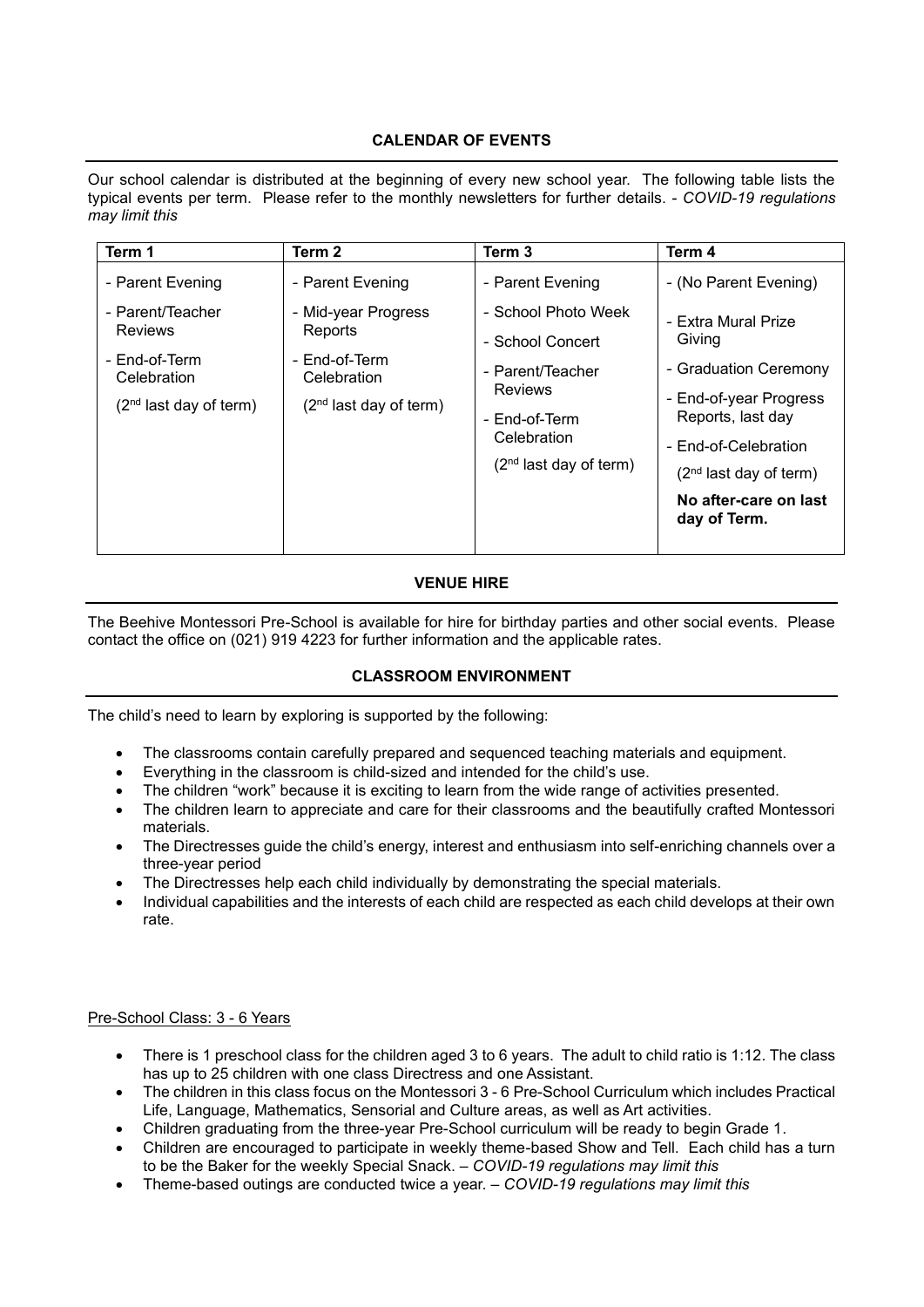- There is 1 Toddler class for children aged 18 months to 3 years. The adult to child ratio is 1:7. The class has up to 14 children with one class Directress & one Assistants.
- The Toddler class Directress work on fostering a family environment for the children in their class. The children are encouraged to gain independence in all areas of development – washing hands, putting on shoes, serving snacks to each other, etc.
- Children are taught the social skills needed for mixing with others sharing, kindness and respect.
- The Directress focus on vocabulary enrichment, gross and fine motor development and perceptual skills.
- The children undergo toilet training when necessary.
- The Toddler children graduate to a preschool class in the term they turn three or as soon as they have met the developmental criteria for the preschool classes and place is available in a class.

# **APPLICATION PROCESS**

We aim to create well-balanced mixed-aged groupings in each classroom. We give classroom requests by parents' heavy consideration in deciding placement, however, the school ultimately has the responsibility to create the best Montessori balance/placement for each child enrolled.

#### **Moving Up Procedure (Toddler Class to 3-6 Class)**

Generally, children stay in the classroom assigned at the beginning of the first term for the entire school year. However, in some cases, children may be ready to move up to the next level during the year. Children in the Toddler program do not automatically move to a 3-6 class when they turn 3 years old. Children must meet the developmental criteria before a change is considered.

Should a parent or Directress feel that a change is necessary and the child meets the developmental criteria, the following steps are taken:

- 1. The child is recommended for a move-up by their Directress or parent.
- 2. Directress from the next level observes the child in their current classroom.
- 3. Directresses from both levels meet to discuss the readiness of the child.
- 4. If the Directresses agree, the child will visit the next classroom.
- 5. There may be one visit, or several visits to determine if the child is actually ready and **if** "they want to stay" in the new classroom.
- 6. The Directress and parents meet to discuss the child's readiness.
- 7. If a **consensus** is made that the child is ready and should move up, arrangements will be made to make the change if and when there is a space available in the next classroom.
- 8. If there is currently no space available in the next classroom, the child will go onto the classroom waiting list.
- 9. Parents of children who move up during the school year will be given a new classroom orientation by the new class Directress within the first term of the classroom change.

# **WHAT TO BRING TO SCHOOL: CHECK-LIST**

Below please find your checklist of **what to bring to school**.

#### ANNUAL Checklist:

Please bring to school at the beginning of each year:

- 1. Sun hat (*labelled*).
- 2. Sunscreen (200ml SPF 30 and higher baby/children's sunscreen).
- 3. Full Day only: Fitted Sheet & blanket (*labelled)* to be taken home, washed on a Friday and return on a Monday.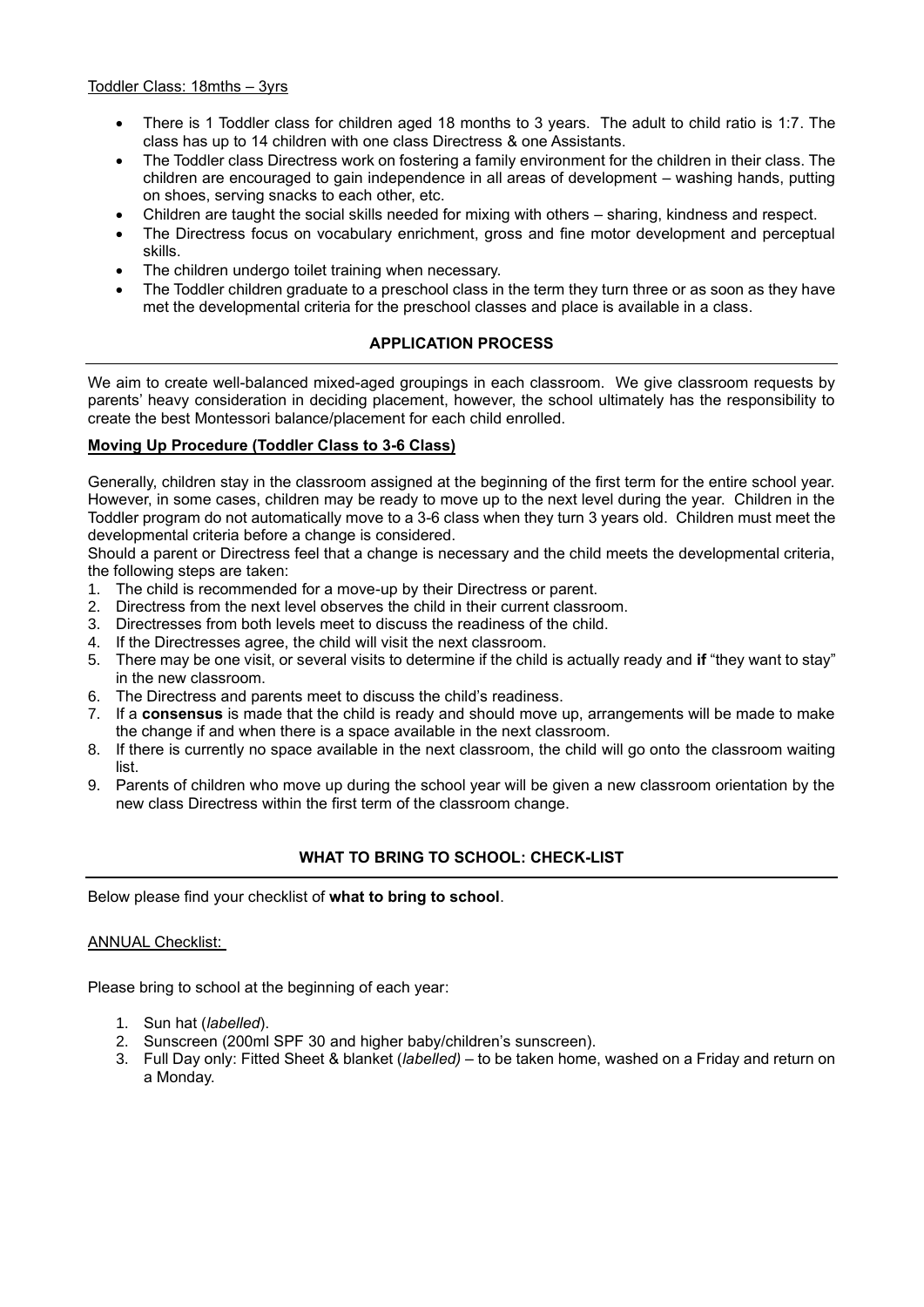# TERM Checklist

Please bring to school at the beginning of each term:

- 1. 1 X Box of Tissues
- 2. 1 X Box of Provitas (500g)
- 3. 3 X packets of Wet Wipes (70-80 wipes each).

# Half Day DAILY Checklist

Please bring to school each day:

- 1. School bag with:
	- a. Complete change of *labelled* clothes (include warm and cool clothes in case of unexpected weather changes).
	- b. Toddler Class (if required): 3-4 disposable nappies (named)
	- c. No toys, medication, valuables, etc.
- 2. One fresh fruit & finger food for Snack Time
- 3. One *labelled* bottle of water (put in classroom).

# Full Day DAILY Checklist

Please bring to school each day:

- $1 3$ . As listed above.
- 4. Toddler Class (if required): Five disposable nappies in total for full day children.

For ease of reference, the checklists are summarised in the tables below.

| <b>ANNUAL AND TERM CHECKLIST</b> |                                   |           |                  |                 |
|----------------------------------|-----------------------------------|-----------|------------------|-----------------|
|                                  | Term 1                            | Term 2    | Term 3           | Term 4          |
| All                              | Tissues                           | Tissues   | Tissues          | Tissues         |
|                                  | Provitas                          | Provitas  | <b>Provitas</b>  | <b>Provitas</b> |
|                                  | Wet Wipes                         | Wet Wipes | <b>Wet Wipes</b> | Wet Wipes       |
|                                  | Sun Screen                        |           |                  |                 |
| After-care                       | Fitted sheet & blanket (labelled) |           |                  |                 |

| TODDLER & 3-6 CLASSES DAILY CHECKLIST                             |                                                                           |                                          |                                          |                                          |                                          |  |  |
|-------------------------------------------------------------------|---------------------------------------------------------------------------|------------------------------------------|------------------------------------------|------------------------------------------|------------------------------------------|--|--|
|                                                                   | Friday<br><b>Monday</b><br><b>Tuesday</b><br>Wednesday<br><b>Thursday</b> |                                          |                                          |                                          |                                          |  |  |
| All                                                               | Fresh fruit                                                               | Fresh fruit                              | Fresh fruit                              | Fresh fruit                              | Fresh fruit                              |  |  |
|                                                                   | Finger Food                                                               | Finger Food                              | Finger Food                              | Finger Food                              | <b>Finger Food</b>                       |  |  |
|                                                                   | Water Bottle                                                              | Water Bottle                             | Water Bottle                             | Water Bottle                             | Water Bottle                             |  |  |
|                                                                   | Change of<br>clothes                                                      | Change of<br>clothes                     | Change of<br>clothes                     | Change of<br>clothes                     | Change of<br>clothes                     |  |  |
| <b>Toddlers</b>                                                   | <b>Nappies</b>                                                            | <b>Nappies</b>                           | <b>Nappies</b>                           | <b>Nappies</b>                           | <b>Nappies</b>                           |  |  |
| After-care                                                        | Healthy<br>Lunchbox                                                       | Healthy<br>Lunchbox                      | Healthy<br>Lunchbox                      | Healthy<br>$L$ unchbox                   | Healthy<br>Lunchbox                      |  |  |
| <b>OPTIONAL</b><br>(explanations<br>provided in this<br>handbook) | <b>Art Supplies</b><br><b>Bread Tags</b>                                  | <b>Art Supplies</b><br><b>Bread Tags</b> | <b>Art Supplies</b><br><b>Bread Tags</b> | <b>Art Supplies</b><br><b>Bread Tags</b> | <b>Art Supplies</b><br><b>Bread Tags</b> |  |  |

# **NON-ATTENDANCE**

Please notify the office if your child will not be coming to school. We keep a daily attendance register.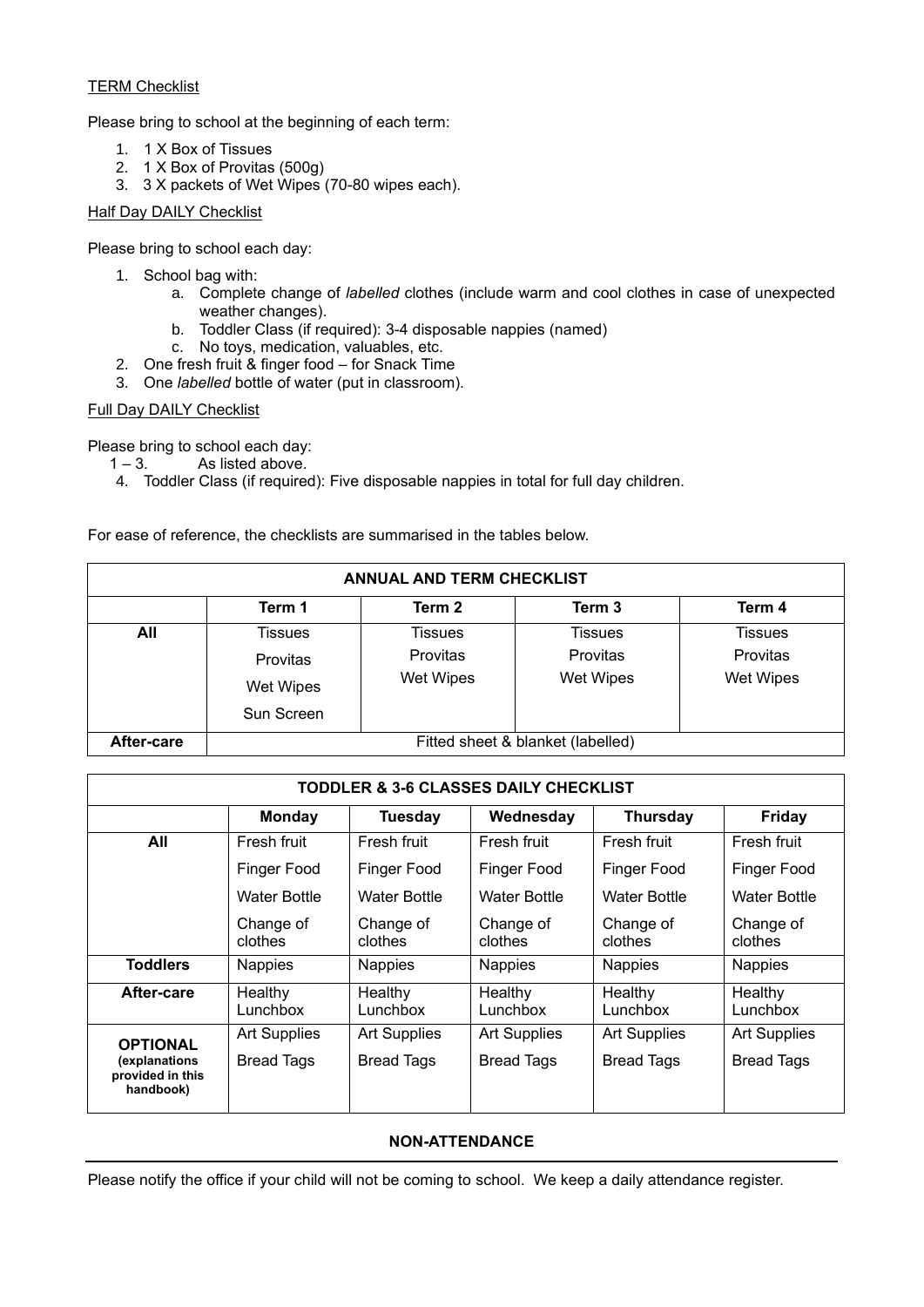Please plan to arrive at school at least 15 minutes before class begins. This allows your child time to settle and socialize before the work cycle begins. Please arrive on time!

#### **Drop-off Times**

Morning care: 07h30 to 08h00 (please leave your child with the teacher on duty) 3-6 Class: 08h00 to 08h25 at the latest Toddler Class: 08h00 to 08h55 at the latest

# Settling Procedure – Gradual Entry

We recommend a gradual entry process for young children, especially if you feel the day may be too long at first, or if you anticipate separation anxiety. Gradual entry helps your child to be guided through an easy transition into their first school experience. We suggest that you bring your child to school for one hour (during outside time) for a few days, then gradually increase the time spent at school. The gradual entry process will allow your child to explore the environment and make new friends.

The goal is for your child to leave school looking forward to returning the next day. Please discuss your child's entry process with your class Directress. Once your child is settled, please adhere to the school hours.

#### Drop-off Hints

When you arrive at school, begin your drop-off ritual. Children thrive on consistency, so try to follow the same ritual each day.

For example: put school bag in locker, walk to classroom, give your child a warm and brief good-bye, and leave your child in the care of the teacher. Then leave and don't turn back, even if your child is crying.

Teachers will comfort a disappointed child and their success is dependent upon no interruptions. In most circumstances, your child will stop crying within a minute or two, and then have a happy and active day.

If your child discovers that you will return when they cry, a habit may begin that will grow more difficult in time. It works best for the child if the parents do not linger. Your child will sense your confidence in the teacher, and their fear should be dispelled.

Please phone the office if you are concerned and to put your mind at rest. We understand that sometimes it is as hard for the parent to leave the child as it is for the child to leave the parent!

#### **PICK-UPS**

Young children gain security through being picked up at the same time each day. Please try to be punctual and consistent.

# **Pick-up Times**

Half-day Toddlers: Between 12h15 and 12h30 Half-day 3-6 Class: Between 12h30 and 13h00 All Full-day children must be collected before 17h30.

#### **Late Pick-ups**

Please phone the office if you are running late. Children who are not collected on time from their class are automatically taken into after-care and charged accordingly.

Late pick-ups after 17h30 will be charged R50. In addition, late parents may be required to cover the cost of safe transport, or to transport the staff member to the bus/train station or to their home.

#### **Extraordinary Pick-ups**

If someone other than the parent/legal guardian/regular care-giver is picking up your child, or if your child is going home with a friend for a play date, please inform the office and your class Directress. Children will not be allowed to leave the school with anyone other than their regular care-givers unless the school has been notified.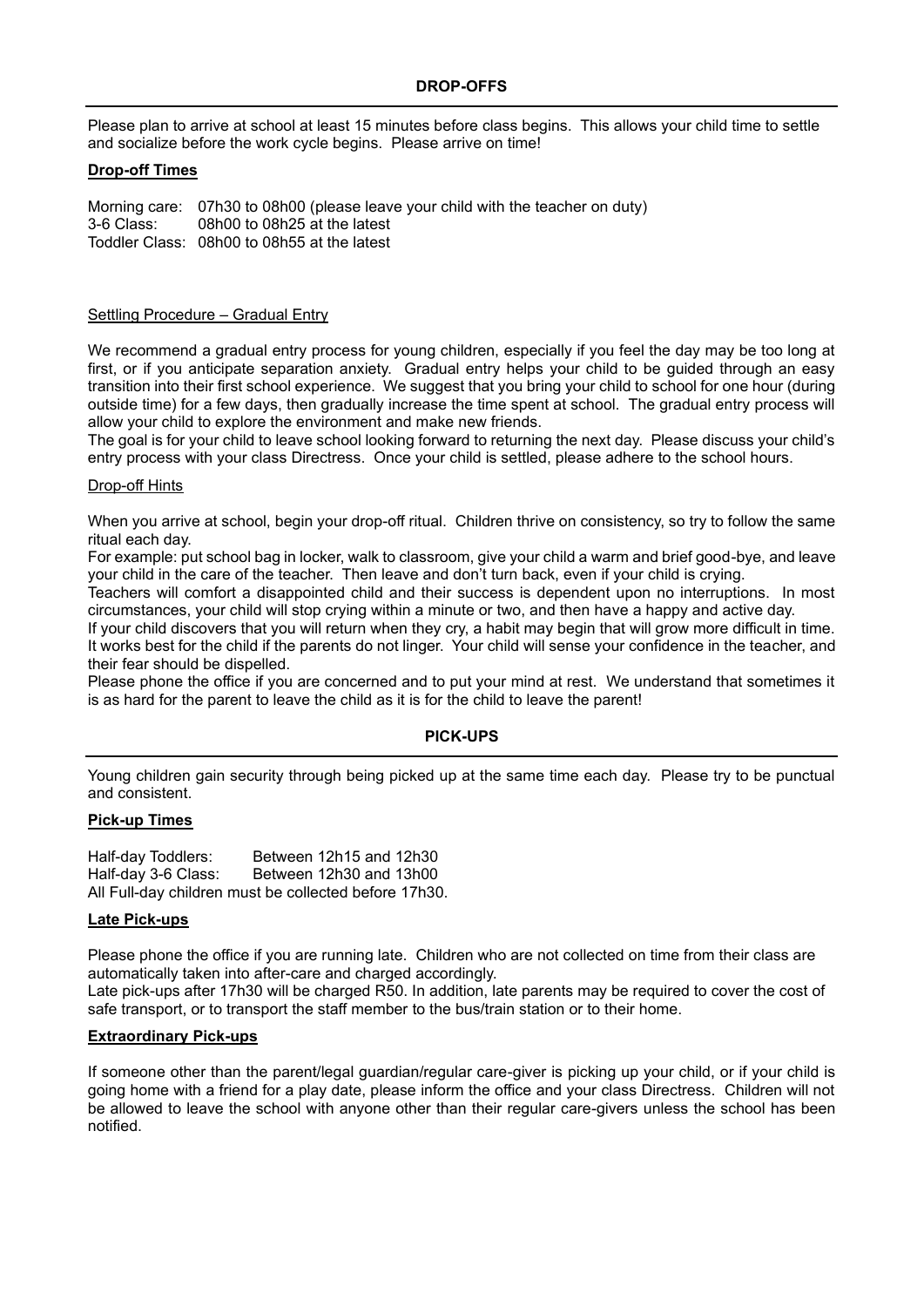# **PARKING RESTRICTION**

Please park on the road and not across the school driveway or our neighbour's driveway. Please inform taxi drivers and other care givers of this parking restriction.

· NO STOPPING OR PARKING in front of school gates or neighbour's driveways

# **REMEMBER TO ALWAYS CLOSE THE GATE — ALL THE TIME**

# AFTER-CARE

After-care operates from 12h30/13h00 to 17h30 during the school terms.

After-care is provided at a ratio of 10 children to 1 adult. Toddlers and 3-6-year children follow the same program during after-care.

The program includes:

- Lunch  $-$  packed by parents;
- Nap (for those children who require a nap).
- Various indoor and outdoor activities and entertainment as planned by the After-Care Supervisor.
- Afternoon snack.

#### After-care Requirements

Please provide the following items at the beginning of each year:

• A *labelled* fitted sheet and blanket.

# Casual After-care

We offer casual after-care for those who require occasional supervision after school hours. Casual after-care must be booked in advance to ensure that we are adequately staffed. Please refer to the current fee schedule for the casual after-care rate.

# **HOLIDAY CARE**

A full holiday program of purposeful activities and entertainment runs during the school holidays from 07h30 to 17h30. All the children follow the same program.

Full-day children are automatically entitled to holiday care since it is included in the full-day fee.

Holiday care is available to half-day children at a daily charge. Please refer to the current fee schedule for the half-day rate. Pre-booking is essential.

Please note that holiday care is NOT available on public holidays – refer to school calendar for further details.

# **EXTRA MURALS**

#### Extra Murals at an Additional Charge

The following extra mural activities are available at an additional charge.

- **Thursday mornings: Gym-fants**
	- (a physical activity which develops co-ordination, body strength, etc.).
- **Thursday afternoons: Beaux-Arts (Pottery)**
- Please complete the registration form provided by the facilitator if you would like your child to participate in these extra murals.
- Children signed up for *extra murals* may only attend lessons once the relevant registration fee and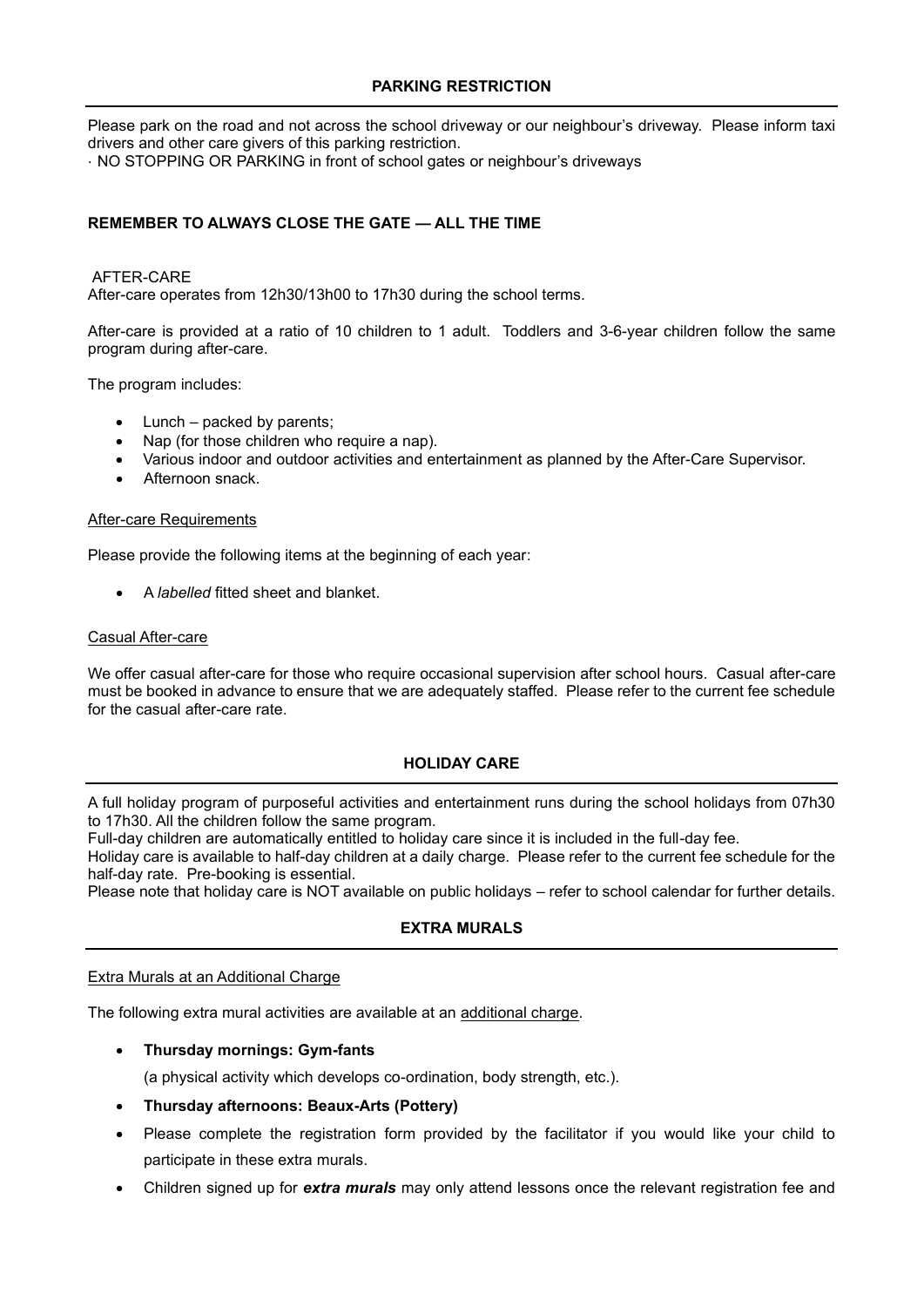term fee is paid in advance of the term, and provided that school fees are up to date.

• There are more or less 8 lessons per term – generally starting in the second week of the new term.

# **FEES POLICY**

# School Fees

.

The school charges an annual fee which can be paid annually in advance or over 12 months.

- 1. The monthly fee is due on or before the  $7<sup>th</sup>$  day of each month, unless alternative arrangements have been made.
- 2. Should monthly fees not be paid by the 7th of the month, you will be charged a 10% interested on that month and your child may be suspended from attending School. Refunds are not made for cancellation of application, absence due to holiday, or illness.
- 3. Children attending *extra murals* may only attend lessons once the extra mural term fee is paid in advance of the term, and provided that school fees are up to date.

One school term's **notice in writing** is required before removing your child from our school, or payment in lieu thereof will be required. Should you fail to pay, you will be liable for all legal costs (including legal costs on the scale between attorney and own client) incurred for the recovery of school fees.

One school term's notice in writing is also required should you wish to change from Full Day to Half Day, or vice versa. Please discuss at the office if your requirements change.

Please refer to the current fee schedule for further information.

#### Payments

- 1. Only administrative staff may receive any form of fee payment, and a receipt must be issued.
- 2. Teaching staff may only accept monies related to special projects or outings.
- 3. You may pay by direct debit order or into the school bank account. We encourage all parents to use a debit order or electronic funds transfer.
- 4. *The office does not carry change*. Kindly bring the exact amount when paying by cash.
- 5. *Regrettably children who are on a bursary, who are on a payment plan or whose account is in arrears are unable to do an extra*-mural until the account is settled in full.

#### Banking Details

| Account name:                                 | THE BEEHIVE MONTESSORI PRE-SCHOOL |  |  |  |
|-----------------------------------------------|-----------------------------------|--|--|--|
| Bank:                                         | <b>Nedbank</b>                    |  |  |  |
| Branch code:                                  | 103910                            |  |  |  |
| Account Number:                               | 1039 007732                       |  |  |  |
| Reference:<br>Account number as per statement |                                   |  |  |  |
| Email proof of payment to beehivemp@gmail.com |                                   |  |  |  |

# **MySchool CARDS**

We ask you to please apply for a MySchool card linked to The Beehive Montessori Pre-School and swipe at every opportunity. Every swipe at Woolies, Engen, Quickshop, Waltons, ToysRus, Kalahari.com, Reggies, SupaQuick, will help to raise funds for The Beehive Montessori Pre-School at absolutely no cost to you!



It's so easy...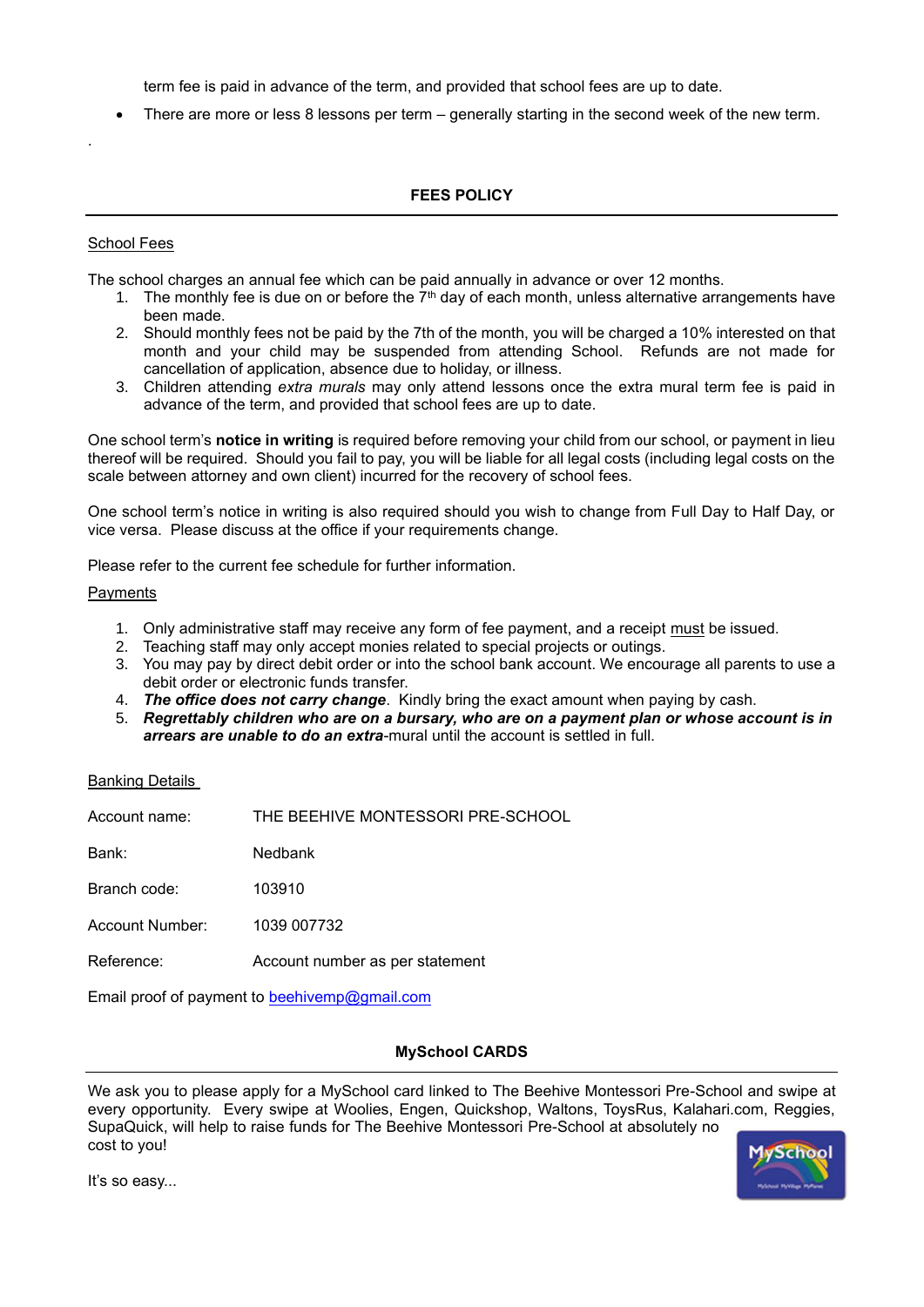- 1. APPLY for a MySchool Card (forms at the office, or apply on-line)
- 2. SWIPE your card at MySchool partners (over 2500 partner locations nationwide)
- 3. The partner will DONATE a percentage of your purchase to the charity of your choice. And you will qualify for REWARD Discounts at Woolworths!

Thank you for making every swipe count! For more information, go to www.myschool.co.za

# **COMMUNICATION**

Please inform your class Directress of any changes at home or in the child's life that may have an effect at school so that we can better provide for the needs of your child. All information will be regarded as confidential. We will accept your judgment as to the kinds of changes, which may affect your child's behaviour, security, and general well-being. Common causes of distress include: either or both parents being away from home for any reason for an extended time; new person living in the home; new sibling; illness or hospitalisation within the family; accident or death within the family; new employment or moving.

It is very important that both parents and any other care-givers read all communications**.** 

# **Please notify the office immediately should your contact information change.**

#### Communication Channels

School notices will be communicated as follows:

- 1. "Parent Information" notice board: For school-wide notices.
- 2. Classroom door: For class-specific information.
- 3. E-mail: For news flashes and the monthly newsletter, as well as the SAMA (South African Montessori Association) newsletter. If you are not receiving monthly emails then please let the office know as we may have added your details incorrectly into our database.
- 4. WhatsApp Parent Group.

# Class Telephone Lists

Your class telephone list is available from the office and is updated each term. Please request a copy if you would like to set up play dates or distribute birthday invitations, etc. If you do not want your information available to others, please let the office know.

# **PARENT/TEACHER REVIEWS**

Please do not hesitate to contact your child's Directress if you have a concern or question at any time. Parent/Teacher Interviews are held during the first and third terms. Both parents are strongly encouraged to attend these sessions. In addition, a written progress report is completed at the end of the second and fourth terms. Please treat these reports as confidential.

In order to facilitate positive communications, please discuss any concerns directly with your child's class Directress. If this first step does not resolve the problem, please schedule time with the Principal to discuss your concerns. Please contact the office to make an appointment.

# **PARENT INFORMATION EVENINGS** (*COVID-19 Regulations may limit this)*

A parent education evening is presented at the beginning of each term. These are usually scheduled on a Thursday from 18h30 to 19h30 with tea and coffee served. There is no session in the fourth term.

Parents are invited to learn more about Montessori philosophy, the Montessori classroom, the work your child is doing, parenting issues and how to implement Montessori in the home. Previous non-Montessori topics have included "Boundaries and Discipline" presented by the Parent Centre and "Nutrition for Children" presented by a registered dietician. We encourage you to attend these interesting and informative sessions.

Where there is a guest speaker, a nominal charge of R10 to R15 will be levied to cover the cost of the evening.

Please sign-up for complimentary child care if required.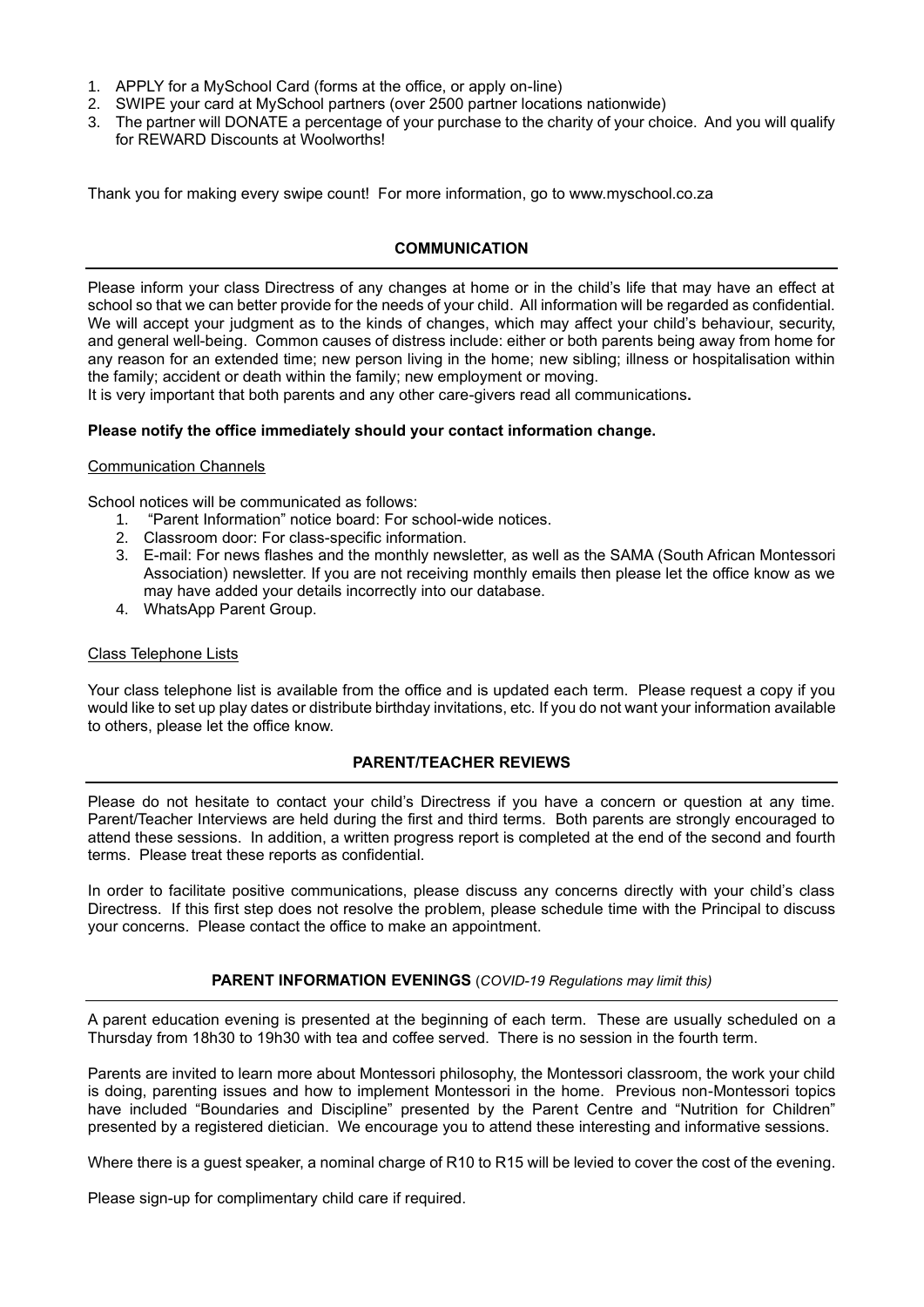#### **MISSING PIECES**

If you find any foreign object or small piece, please return it to the office. It might be a vital piece of equipment or a puzzle piece.

#### **FOOD AT SCHOOL**

Daily: Fresh fruit (for the fruit platter) Healthy lunch box for half-day and full-day aftercare children

Breakfast should be eaten at home. Please check in advance with your Class Directress if any children have food allergies when it's your child's turn for Special Snack or if it's your child's birthday celebration.

Due to various dietary restrictions and life-threatening food allergies, all **food and drinks** (e.g. Special Snack, birthday treats, etc) brought onto the school property must be handed to the class directress or handed in at the office.

Please do not leave **any food or medicine** in school bags or pockets (including sweets, sandwiches, fruit, drinks, etc). All food stuff and medication entering the school property must be **under the school's control**.

#### Blessing Before Meals

We sing a non-denominational blessing before morning snack and lunch. The words are listed below.

"Blessings on the blossoms, blessings on the fruit,

Blessings on the leaves and trees, blessings on our food.

Enjoy your snack/lunch."

**Morning Snack** 

Sandwiches: Provitas with tub margarine or honey. 3-6 Class children prepare their own Provitas!

Fruit: Fruit is washed and cut into a Fruit Salad that is shared. Please remember to bring one fresh fruit every day and put it in the fruit bowl in your classroom.

Afternoon Snack (Half-Day & Full-day Aftercare only)

Please pack a healthy lunch box if your child stays for aftercare. Prepare in easy-to-handle portions and make sure that you pack food your child will eat. Please do not send sweets, biscuits or fizzy cold drinks.

# **WELLNESS POLICY**

#### General Health and Hygiene

- 1. Please apply **sunscreen** on your child each morning. During summer and spring, sunscreen will be reapplied in the classroom before outside time, as well as before children go outside during after-care.
- 2. Please ensure that your child's **nails** are short at all times. A friendly pat can easily turn into a blooddrawing scratch! Remember nails grow faster during growth spurts, so please check daily!
- 3. Please check for **head lice** daily and report any outbreak to the school office immediately.

#### "Stay at Home" Symptoms

The school environment is conducive to the rapid spread of illness. For this reason, we ask you to keep your child at home if they display the following symptoms:

• Headache, body aches or general flu symptoms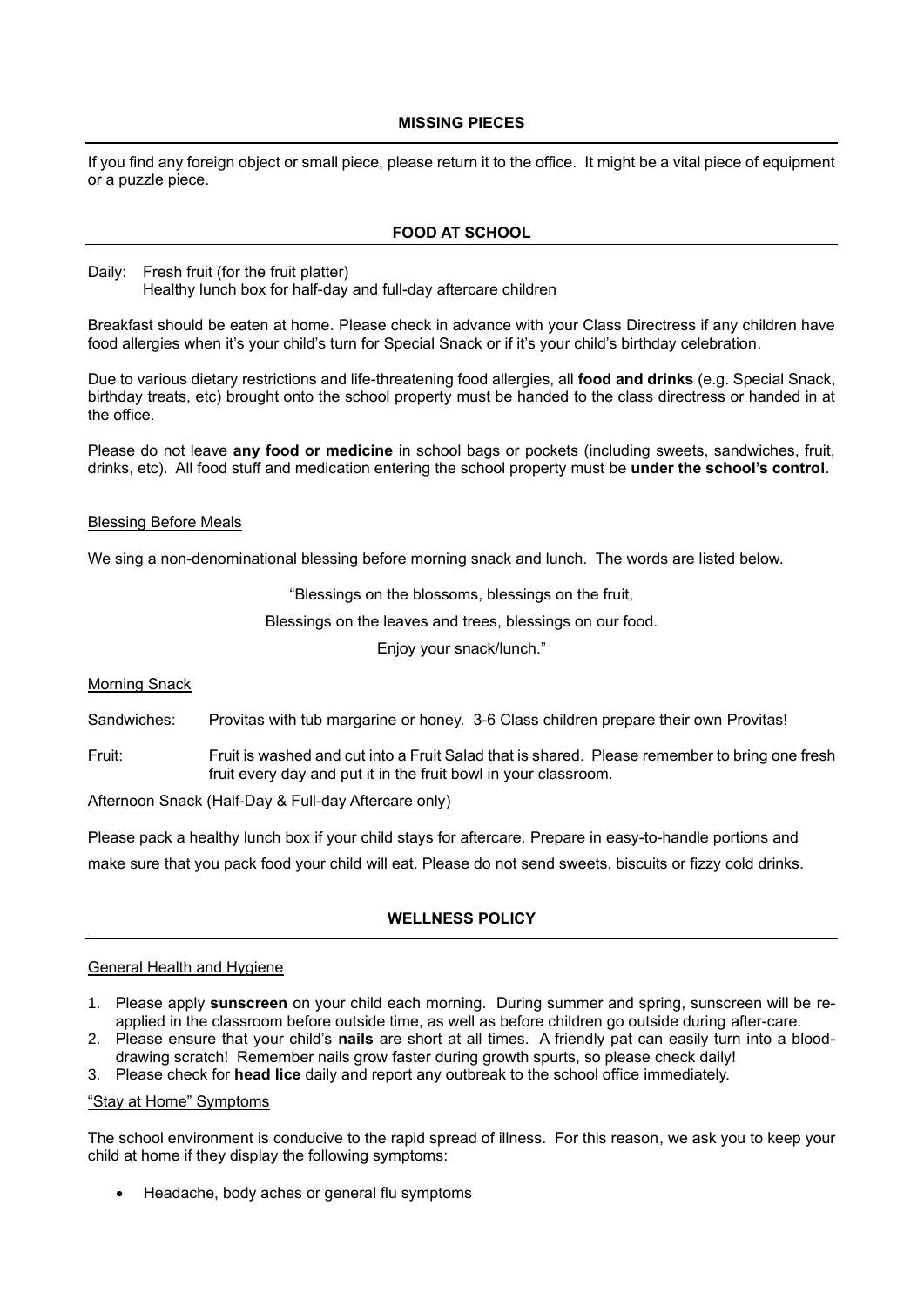- Elevated temperature
- Vomiting or diarrhoea
- **Listlessness**
- Persistent cough or sore throat
- Profuse or discoloured mucous discharge
- **Bloodshot eves**
- Evidence of head lice.

#### Illness and Medication

If your child is sick, they should recover in a **caring** home environment and return to school once they are well enough to cope with a busy school day.

Children on medication may feel drowsy, nauseous or hyperactive. We encourage you to keep your child at home until the course of medication is completed.

# *Do not leave medication in your child's school bag under any circumstances.*

#### *Medication for chronic conditions such as asthma or diabetes needs to be recorded in our medication register, labelled and kept in the office once you have made the medical condition known to the Administrator and the class Directress.*

#### Infectious Disease

Please notify the office if your child has contracted an infectious disease. For highly contagious diseases, we will notify the other parents so that they can be on the look-out for symptoms. In some cases, we are required to notify the Department of Health.

#### Allergies

Please ensure that the school is informed in writing of any and all allergies your child may have. This information should be completed on your application form and updated as required. Please discuss any allergies with your class Directress and provide anti-histamines as required.

#### Medical Emergencies

In case of injury or illness during school hours, the child may be brought to the school office. Parents will be notified by phone to pick up a sick or injured child. If a parent cannot be reached, the office will call the alternate contact persons listed on the application form. **Parents are responsible for keeping all emergency information current by making any changes in addresses, telephone numbers, or emergency contact information at the office.**

If we are unable to contact a parent/guardian/alternate contact person in case of an emergency, we will take the appropriate action to ensure your child has the necessary medical care. All medical costs are for the parents' account, including the services of an ambulance or call-out of a doctor.

#### First Aid and CPR

All our Directresses are trained in First Aid and CPR, and they hold valid certificates. We host a First Aid course annually and parents are welcome to enrol for the course.

#### Blood/Vomit Spill

If a child injures him/herself in such a way that blood is spilt, the staff member who administers first aid is required to wear the latex gloves.

Such is the rule when cleaning up vomit. Gloves need to be worn and a clearly labelled vomit bucket is available in each classroom.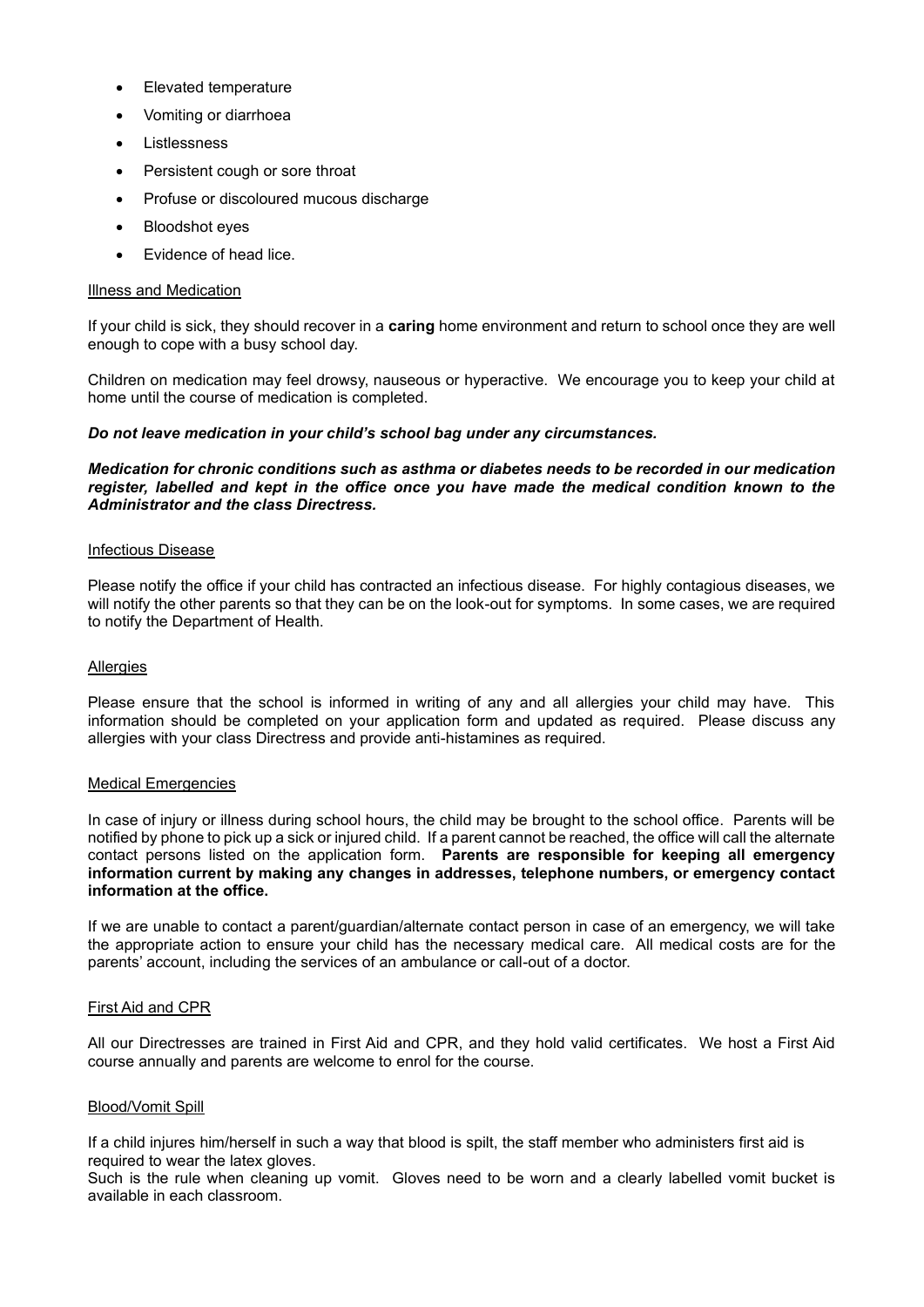For ease of identification, please clearly **label** your child's clothing, as well as shoes, hats, school bag, bottle, nappies, sheets, blankets, etc with their first name and the initials of their last name, e.g. John B. We do not recommend that you label items with your full last name for security reasons.

Children should come to school in sensible washable clothing that permits full movement and outdoor play and is easy to slip on and off. We do not recommend belts, dungarees, etc. Clothes that have elastic waistbands are excellent.

In order to avoid colds and flu during autumn and winter, children need to be dressed appropriately. We will check the children to ensure jackets/shoes are taken off or put on as required. Some children may be more difficult to persuade. If they cannot be persuaded, we will not force the children to change what they're wearing and will respect their wishes. Please could you help us by dressing your children in layers, for example, wearing a vest, T-shirt, and tracksuit top. This allows for easy adjustment throughout the day with the least amount of persuasion!

#### Personal Items

Please leave all personal property such as jewellery (with the exception of earrings), toys, sunglasses, games, etc. at home. The school is not responsible for damage to, loss, or theft of any personal items brought to school. If these items are brought to school, they will be held in the class Directresses possession at the office until the end of the day.

# Dress Code

For more peaceful play, we ask that you do not send your child to school in clothing that encourages aggressive behaviour. The school's **dress code** policy is that children should not wear "fantasy character" clothing to school since it upsets other children and it affects behaviour in class.

#### Character Guidelines:

- X A character is **not** allowed if it performs any action that you would not want your child to emulate, e.g., flying off buildings (Spiderman, Batman), turning into an alien and shooting people (Ben 10), wearing provocative clothing (Bratz), tackling someone by the hair (WWE Raw), etc.
- ✓ Friendly characters such as Pooh Bear, Mickey Mouse, Barney, Bob the Builder, Thomas the Train are acceptable.

#### Change of Clothes

We do a lot of painting and pasting at school and, although the children do wear aprons, occasional accidents are inevitable. Please provide a weather appropriate change of clothes in your child's school bag. In autumn and spring when temperatures fluctuate unexpectedly, please provide both a warm and a cool set of clothes. For children who are potty training, please provide more than one change of clothes as discussed with your class Directress.

#### Lost and Found

Please regularly check the Lost and Found Box for clothing, shoes, jackets, etc. Unclaimed items will be donated to our school in Philippi at the end of the year.

# **SHOW AND TELL (only for 3-6 Class)**

During class circle time, children are invited to show and tell their class about a special theme-related item or 'letter of the week' they have brought to school. This activity helps the children build their confidence and vocabulary. Note that children only participate if and when they feel comfortable to do so - so at first, we may have some "showing", but not much "telling".

Please assist your child to find or make a theme-related item to bring to class. Please do not send valuables or sentimental items.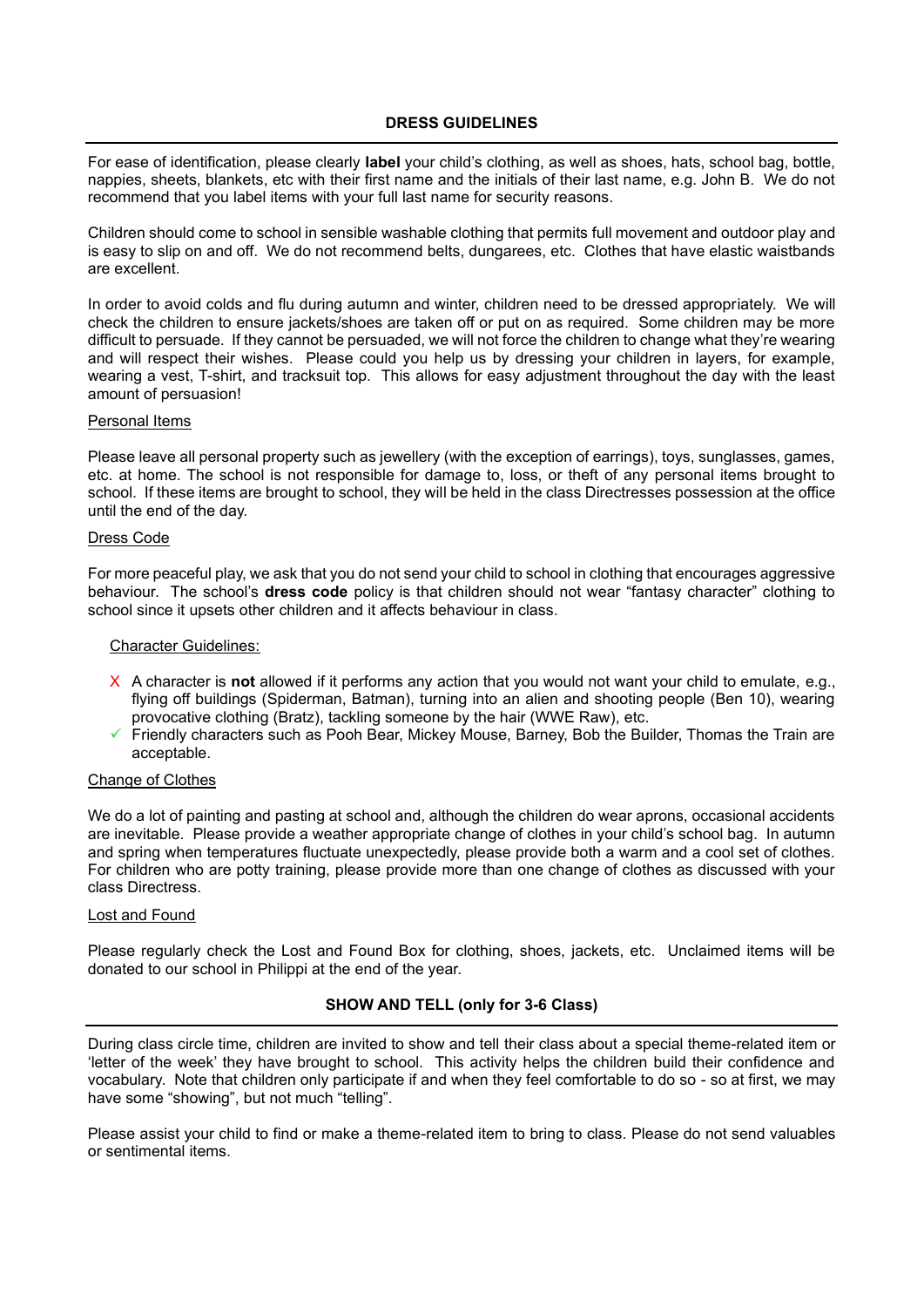Special Snack is included in our program to ignite and develop entrepreneurial skills. Please check when your child is scheduled to be the Baker. When it's your child's turn, you will be asked to bring a healthy snack for the class. Your child will be invited to "offer" the items to the class. Then the class will sit down to enjoy the special snack. If you can make the time, Special Snack Day is a great opportunity to cook and bake with your child. If you are unable to do so, store-bought items are also acceptable.

Suggestions for Special snacks include:

- Plain popcorn
- **Muffins**
- Crumpets (plain or buttered)
- Oat crunchies
- Rusks
- Yoghurt
- Jelly
- Custard
- Cheese straws
- Cheese on crackers
- Mini pita breads with a savoury filling
- Banana bread (plain or buttered)
- Madeira cake (plain vanilla sponge)
- Fruit zingers/sticks
- Dried guava/mango roll slices
- Plain pretzels (unsalted)
- Other nutritious and delicious snacks!

Cakes and cupcakes are only acceptable if they have a small amount of icing and are relatively plain. Please avoid unhealthy high sugar/salt items such as sweets and chips

Please check in advance with your class Directress if any children have food allergies so that you can plan accordingly. Please ensure that there are **no nuts** and **no alcohol** in home-baked and store-bought items.

# **PLANT CARE**

Class Garden Patch

The Toddler Class and 3-6 Class have a designated garden patch. During the year, your child will plant seedlings in this area. Please take an interest in your child's class garden and enjoy watching it grow. Where we have a successful vegetable yield, we will harvest and cook the vegetables at school for the class, or invite you to take the vegetables home for dinner!

# **ART SUPPLIES**

We need used materials to use in our art projects. Please help us by bringing the following items to school:

- Newspapers and magazines **•** 1kg Yoghurt tubs with lids
- 
- 
- Cereal boxes
- A4 paper used on one side
- Attractive perfume bottles
- Attractive screw lid bottles
- 
- Scrap paper 2ℓ Ice cream tubs with lids
- Egg boxes Margarine tubs with lids
	- 2ℓ Plastic cold drink bottles
	- Sponges from medicine bottles
	- Empty toilet paper rolls
	- A4 paper (used on one side)

Please ensure items are **clean and dry** before placing them in the Art Supplies basket in the locker area. Also please ensure that there are no choking hazards, i.e. small lids have been removed. Please do **not** put any glass, tins, and containers of any toxic substances or other potentially dangerous materials in the Art Supplies basket.

NOTE: This is not a recycling facility. We only need items that can be used for art projects!

# **BREAD TAGS**

Please collect ALL your bread tags, i.e. the plastic tie on the bread bag. Please bring these to school and slot into the box in your child's classroom or at the office. Our bread tag collection is part of a drive across schools to raise funds for wheelchairs for the underprivileged. Every tag counts!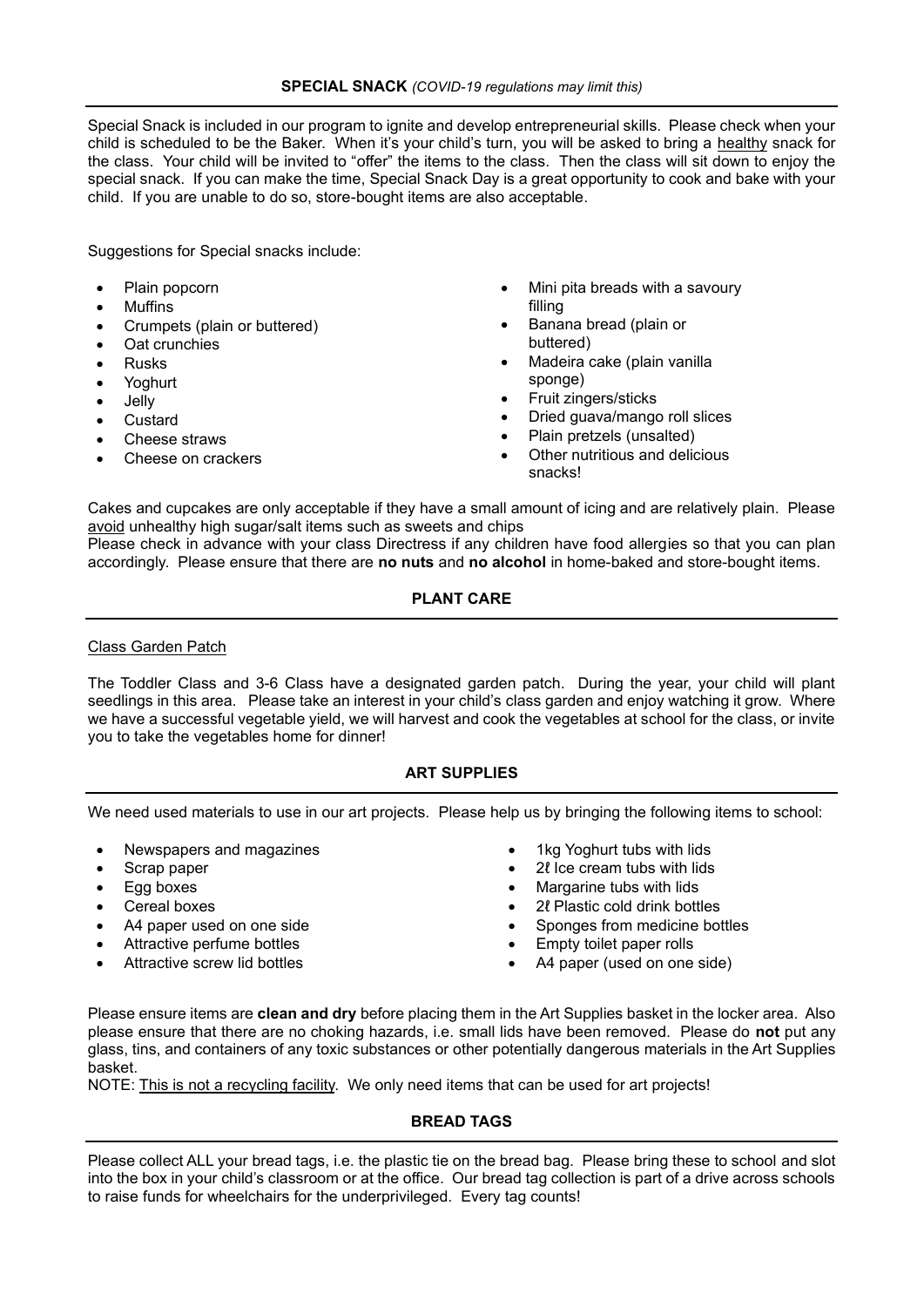Birthdays are a special event for a Montessori child. Please confirm arrangements in advance with your class Directress. You are very welcome to attend your child's birthday celebration! Your child may bring a birthday cake OR cupcakes and some fruit juice to share with the class. Please ensure that cakes or cupcakes do not contain any nuts or alcohol. **Note** that party packs are not allowed at school, instead your child can give their whole class the gift of a new book via our Birthday Book Club.

#### Birthday Book Club

We invite you to donate a book to the school in honour of your child's birthday. A book plate will be placed in the front cover of the book thanking the family for the gift. Teachers read birthday books on birthdays as well as other times in the year.

#### Montessori Birthday Circle and Time-line

In the Pre-school classes, we celebrate the child's birthday with a special birthday circle where we walk through the time-line of the child's life. Please could you bring photographs depicting special events or milestones in your child's life, e.g. day they were born, birthday party, etc. Up to 3 photographs per year of your child's life will be sufficient to illustrate their time-line in a poster or booklet format.

#### Birthday Invitations

If you are planning a private home birthday party and do not wish to invite the whole class, please distribute birthday invitations via WhatsApp or discreetly via the message pockets. Birthday parties and invitations are a sensitive topic for most children and they become very upset if they feel left out.

# **PRESCHOOL OUTINGS** *(COVID-19 regulations may limit this)*

We arrange one outing per term for the 3-6 class. Parents will be required to sign permission forms for each outing. Children who do not return a signed permission slip will not be permitted to attend the outing.

An outing fee will be requested from you (dependent on entrance fees) is charged each term per child. Please pay your outing fee to your class Directress. This fee will cover the child's entrance as well as any parents/drivers accompanying a trip. Parents should only transport as many children as they have seatbelts.

Any left-over money is put into the kitty for the end of term party.

Directresses (teachers) are not permitted to transport children so that they are free to supervise arrangements. The Directresses will assign the parent/driver to a group of children (usually their own child and friends known to the parent.) The parent will then be responsible for these children throughout the entire trip, as well as attending to their needs (toilet, snack, clothing etc.). Siblings may only attend if they are independent and with the prior permission of the Directress. On return, parents/drivers are to see each child safely into the classroom where the Directress ensures everyone has returned.

On outing days, please ensure that your child arrives early, as we cannot wait for latecomers. Children who are ill are **not** admitted on outings. Please phone in if your child is going to be absent on an outing day.

We always need the help of parents for lifts to our outings and encourage parents to avail themselves to at least attend one of their children's outings. It is a time when you can get to know the other parents and also see how your own child interacts with their peers.

#### Outing Snack

For most outings, you will be asked to pack a disposable snack. Please pack a healthy and balanced snack and small juice (not box juice but rather one that can be sipped at and sealed again for later) in a disposable packet with your child's name clearly written on it. We do allow a few luxuries like chips and sweets, but please try to avoid lollipops and yoghurts tend to be very messy.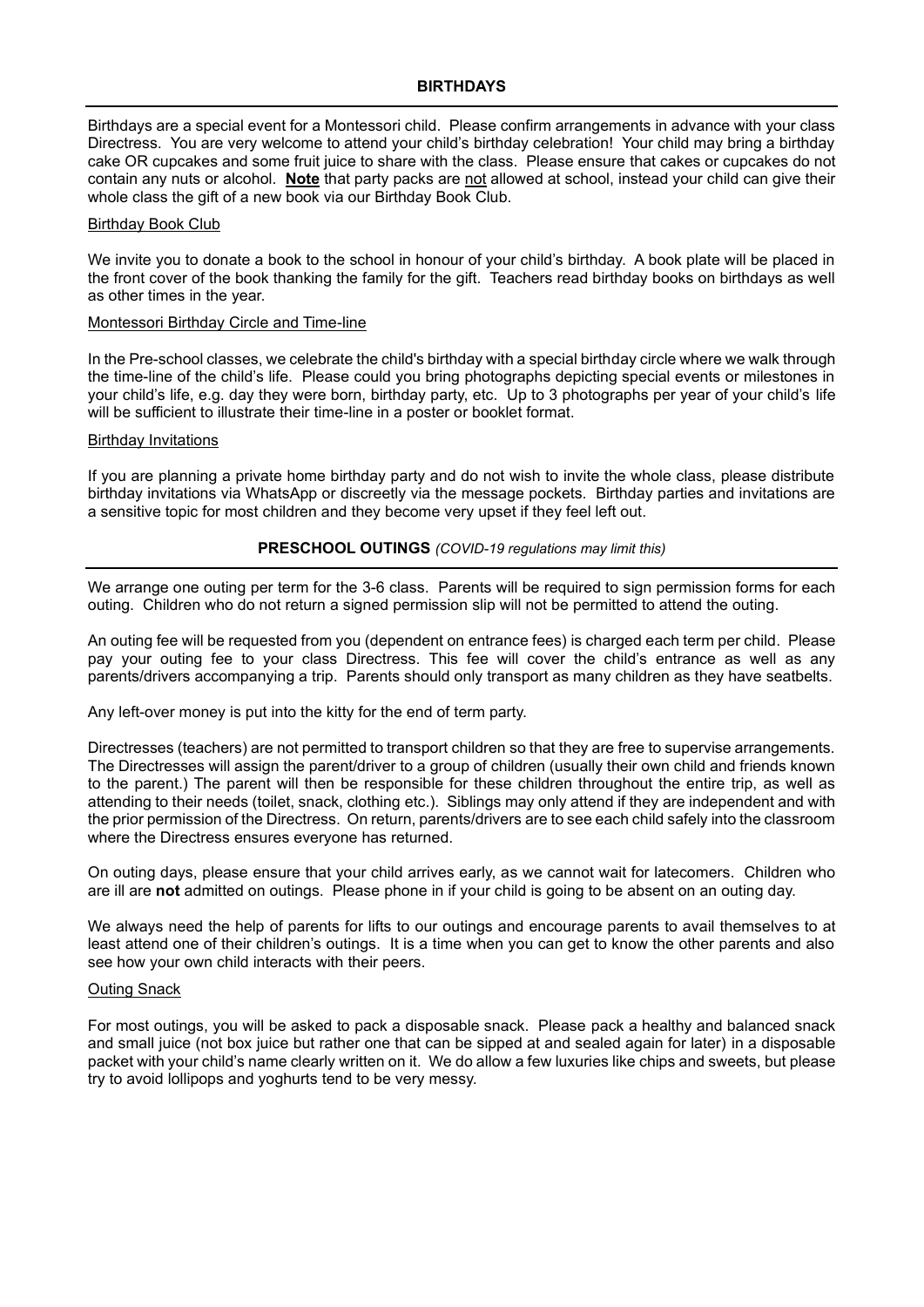The following are some of our playground rules. Please support us by abiding by these rules when you play with your child in our playground or at other parks. Children thrive on consistency and these rules will help your child to play more safely!

- 1. We wear a hat and sunscreen during outside time.
- 2. We do not leave shoes in the playground. We put them in the class shoe boxes.
- 3. We do not climb up the slide. We climb up the ladder and then go down the slide.
- 4. We do not slide head first down the slide. We sit or lie and slide legs-first down the slide.
- 5. We may climb up the tree if we are able to climb down on our own.
- 6. We do not stand on the swing. We sit on the swing.
- 7. We do not climb over the fence. We walk down the steps to the sand area.
- 8. We do not climb on the balustrade. We walk up and down the stairs.
- 9. We do not climb through the Wendy House windows. We walk through the Wendy House door.

10. We do not throw anything over the fence or wall. We keep sandpit toys in the playground, and extra hats and shoes in the class boxes.

- 11. We do not throw stones over the fence or at each other. We play with stones on the ground.
- 12. We do not play with sandpit toys on the paved area. We play with sandpit toys in the sand.
- 13. We do not ride bikes in the sand. We ride bikes on the paved area.
- 14. We do not throw sand at our friends. We do not pour sand on our friends' heads. We dig in the sand.
- 15. We do not throw sand at the bunny. We feed and look at the bunny.
- 16. We do not use spades for banging or hitting our friends. We use spades for digging.
- 17. We do not hurt the plants or play in the plants area. We water and look after the plants.
- 18. We sit in the wagon before it moves.
- 19. We place the bikes down carefully when we are finished riding them.

Note: **No adults** are allowed on the outside equipment, especially the swings and small benches. They break!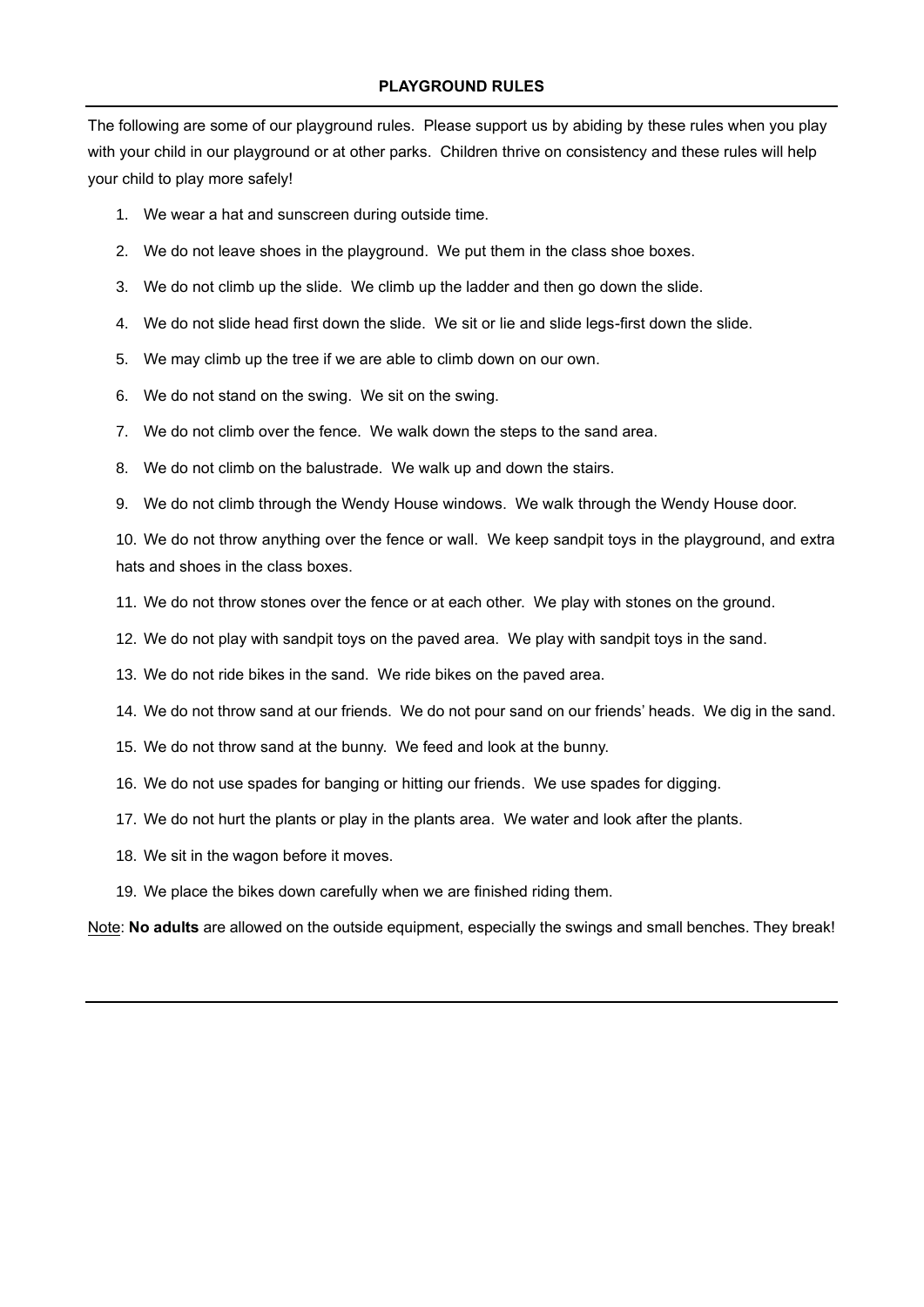In order to help us to help your child become independent, please follow these guidelines:

- Ensure your child has breakfast before coming to school.
- Encourage your child to drink water. Do not send fizzy drinks, Coke, Lucozade, Energade, etc.
- Send a soft toy for comfort when first settling at school.
- Ensure your child wears shoes they can put on, fasten, and take off by themselves
- Arrive at school on time.

# Toilet Training

Toilet training is part of the Toddler curriculum and when your child is ready for this phase, we ask you to follow some guidelines to help make this phase as easy and pleasant as possible.

- Discuss your child's readiness for toilet training with your child's Directress and agree the way forward.
- Please do not send your child with "pull up" nappies this gives a false sense of security, and requires all clothes to be removed (including shoes) when a nappy need to be changed.
- Please do not revert to nappies after school and over weekends/holidays this confuses the child and makes it more difficult for them to understand.
- Provide your child with proper underwear.
- Dress your child in clothes that pull up and down easily, e.g. elasticised waistbands (instead of belts, buttons, dungarees and jeans).

# "Watering the Garden"

When boys are toilet training and especially with older boys, parents should resist the temptation to allow them to urinate anywhere but in the toilet. It quickly becomes a habit to quickly whip their trousers down and "water the garden". It is a health hazard and rather unpleasant for the rest of the school when the sand pit or our favourite tree becomes a urinal. Note that we regularly spray the sand with disinfectant and salt to maintain an acceptable level of hygiene and cleanliness in the sand areas.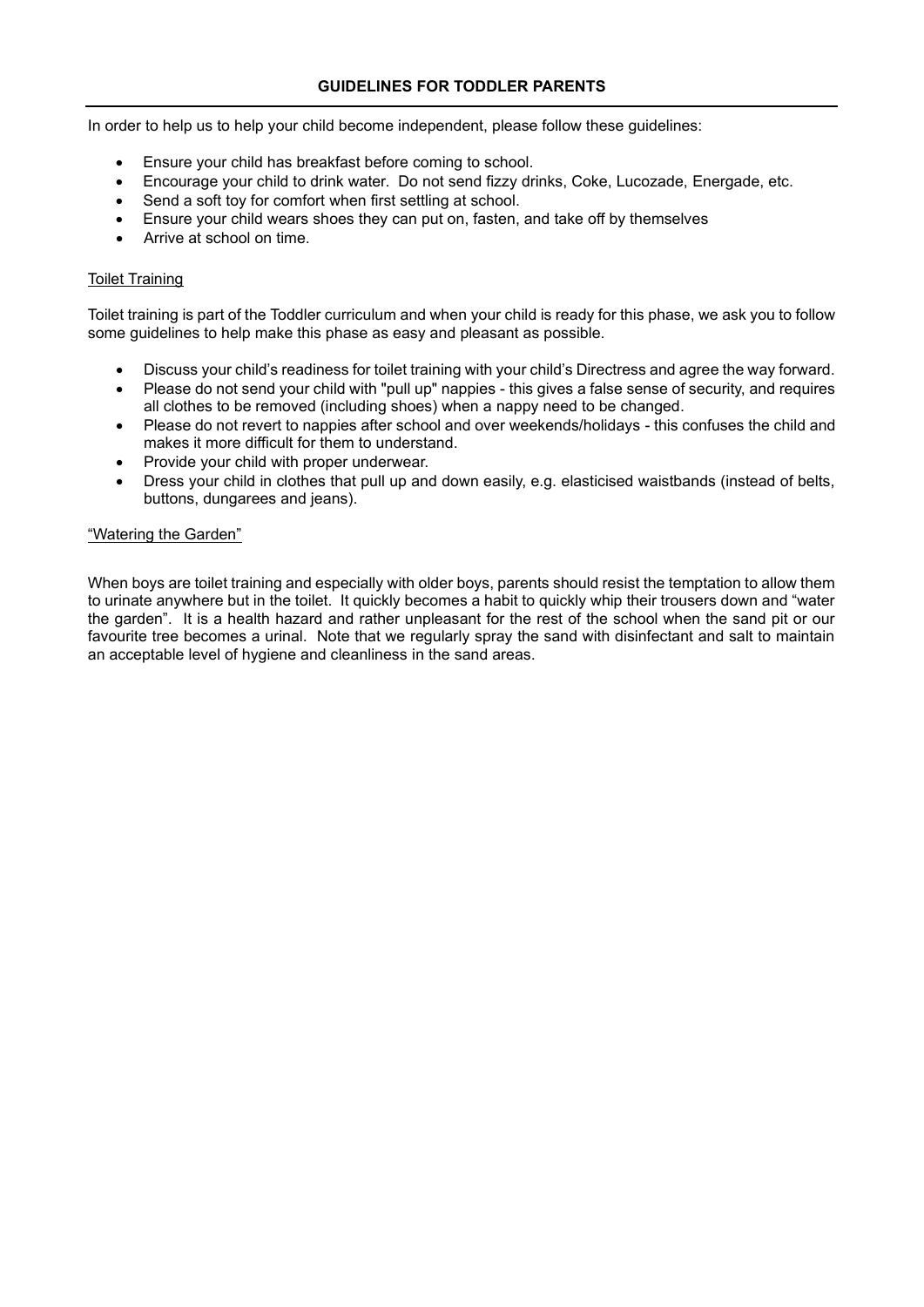Dear Mom and Dad

- *Please bring me to school on time!* I should be at school by the latest **15 minutes before class starts**. When I am late, I don't get an opportunity to socialise with my friends before the work cycle. I also disrupt the morning program and this makes me and my class feels unsettled.
- Please be on time to fetch me as well! I feel anxious and don't like to be the last one to go home when you are late.
- Please do not enter the class after it has started for the morning (08h30) as it disturbs the children who have settled into their work.
- If you need to drop something off, please leave it in the office with the administrator.
- It is SO important that I have a nutritious breakfast before I come to school. This helps me to concentrate and gives me enough energy to play with my friends.
- Please make sure that I have a set of clean clothes at school in case I spill or have an accident.
- Please remember that I am NOT allowed to wear fantasy clothes e.g. Ben Ten, WWE Raw, Batman, Superman, Spiderman, Bratz, etc to school.
- Please read the notice board daily so that I don't miss special events, and please check my message pocket every day.
- All my work is valuable; please admire it and keep it for me.
- Please offer to help with field trips sometimes.
- Please ask me about my theme and tell me something that you know so I can share it with my class.
- Please help me to find or make something theme-related to bring to Show and Tell each Friday or for our weekly theme table.
- Please come to all special events and functions and make friends with my friends' parents.
- Please invite my friends home to play sometimes, and let me visit them.
- If you support my school and teachers, it makes me feel secure and happy.

# **Thank you**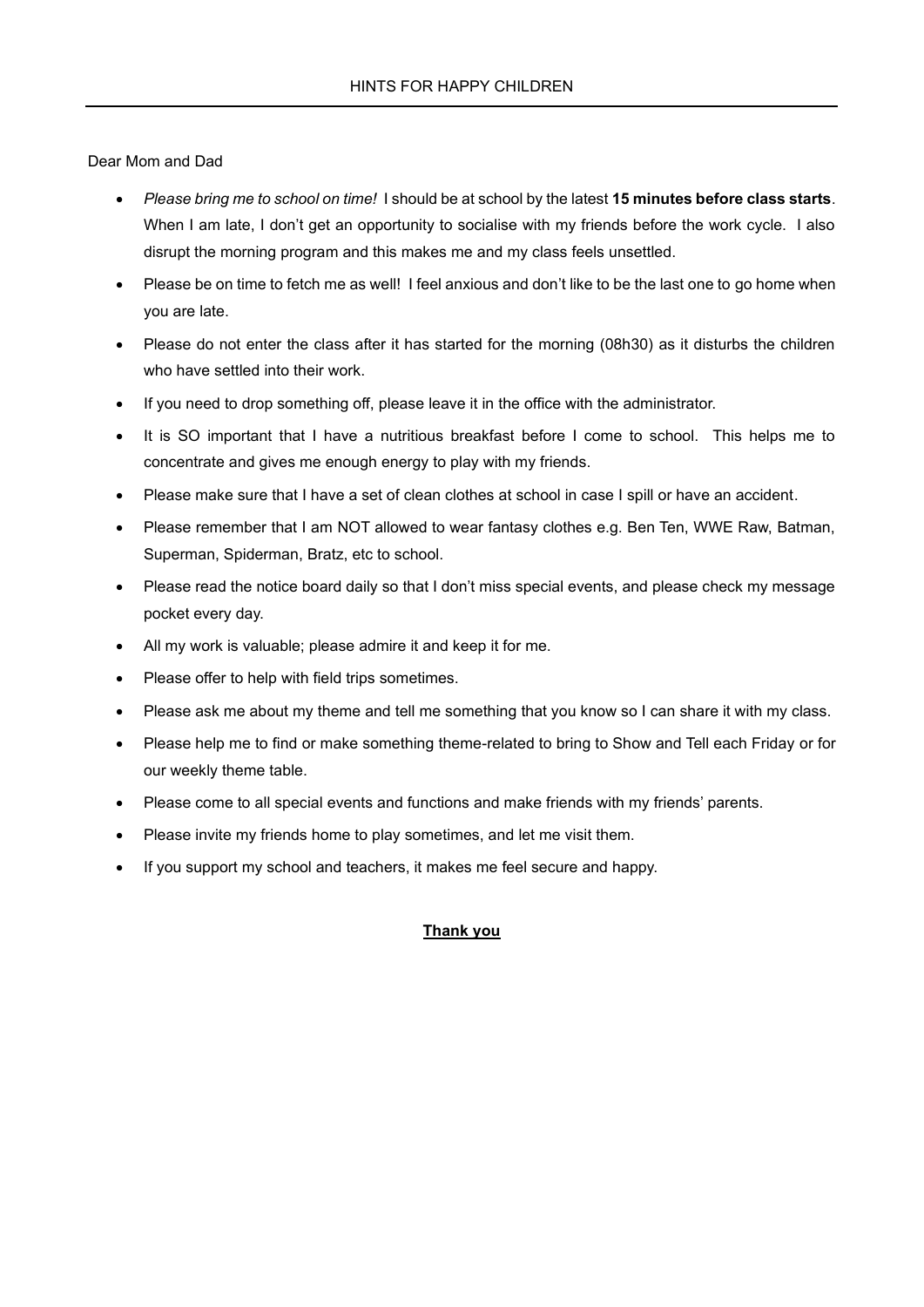The following outlines a typical day at school with examples of what a 2-year-old's day might include.

|                 |                    | <b>Toddler Class</b>                          | <b>Example</b>                                                                                                                                                                                                                                                                    |
|-----------------|--------------------|-----------------------------------------------|-----------------------------------------------------------------------------------------------------------------------------------------------------------------------------------------------------------------------------------------------------------------------------------|
| 07h30 - 08h00   | Morning<br>Care    | Activities in the<br>Aftercare<br>Classrooms  | Put bag in locker/ in row for when you go to class.<br>Put fruit in classroom fruit bowl<br>Work with blocks, puzzles, etc<br>Read a book                                                                                                                                         |
| 08h00           |                    | Walk to<br>classroom                          |                                                                                                                                                                                                                                                                                   |
| 08h00 - 09h30   |                    | Work cycle                                    | Choose hand transfer activity, work 3 times, and<br>return to shelf. Watch pouring activity presentation<br>by teacher. Choose and work with puzzle, and<br>return to shelf. Choose and work with knobbed<br>cylinders, and return to shelf.<br>Choose art activity and complete. |
| 09h30 - 09h45   | Montessori Program | Circle time with<br>singing                   | "Hello" song<br>Date and weather chart<br>"Days of the week" song<br>Grace and Courtesy, or Theme Presentation                                                                                                                                                                    |
| 09h45 - 10h00   |                    | Morning snack                                 | Help to serve snack<br>Sit and enjoy sandwich and fruit salad                                                                                                                                                                                                                     |
| 10h00 - 10h15   |                    | Wash and toilet<br>routine<br>Apply sunscreen | Wash own hands/face with clean face cloth<br>Nappy change/toilet                                                                                                                                                                                                                  |
| $10h15 - 11h15$ |                    | Outside time                                  | Play on playground equipment and sandpit<br>Participate in water play activity<br>Socialise with friends                                                                                                                                                                          |
| 11h30 - 12h00   |                    | Wash and toilet<br>routine<br>Story time      | Wash own hands/face with clean face cloth<br>Choose book from shelf<br>Sit and listen to story time<br>Nappy change/toilet                                                                                                                                                        |
|                 |                    | Half day children go home                     |                                                                                                                                                                                                                                                                                   |
| 12h00 - 12h30   |                    | Lunch and wash<br>up                          | Enjoy lunch in classroom<br>Wash own hands/face with clean face cloth                                                                                                                                                                                                             |
| 12h30 - 14h00   |                    | Nap time                                      | Nap on own sleeping bag/ bed                                                                                                                                                                                                                                                      |
| 14h00 - 14h45   |                    | Outside time                                  | Play on outside equipment and sandpit<br>Do activity with teacher in small group                                                                                                                                                                                                  |
| 14h45 - 15h00   |                    | Wash and toilet<br>routine                    | Wash own face/hands with clean face cloth<br>Nappy change/toilet                                                                                                                                                                                                                  |
| 15h00 - 15h30   | After-care         | Afternoon snack<br>and wash up                | Eat a sandwich if still hungry<br>Wash own face and hands with clean face cloth                                                                                                                                                                                                   |
| 15h30 - 16h30   |                    | Outside time                                  | Play on outside equipment and sandpit<br>Do activity with teacher in small group                                                                                                                                                                                                  |
| 16h30 - 16h45   |                    | Wash and toilet<br>routine                    | Nappy change                                                                                                                                                                                                                                                                      |
| 16h45 - 17h15   |                    | Children's story                              |                                                                                                                                                                                                                                                                                   |
| 17h15 - 17h30   |                    | Prepare for pick<br>up                        | Fetch bag from locker and wait for parents                                                                                                                                                                                                                                        |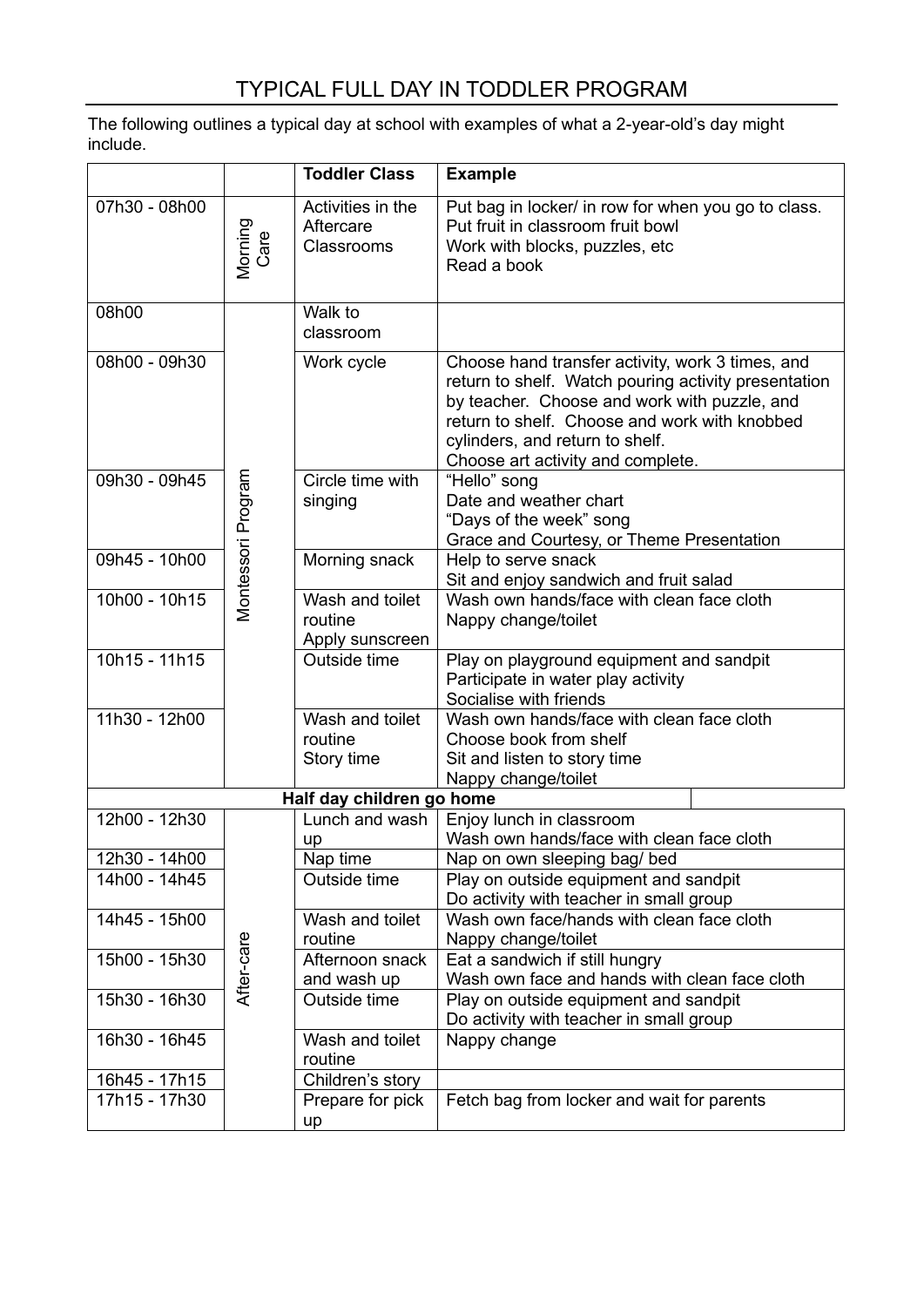The following outlines a typical day at school with examples of what a 4-year-old's day might include.

|                 |              | <b>Preschool</b>                                                     | <b>Example</b>                                                                                                                                                                                                                                                                                                                                                                                                                   |
|-----------------|--------------|----------------------------------------------------------------------|----------------------------------------------------------------------------------------------------------------------------------------------------------------------------------------------------------------------------------------------------------------------------------------------------------------------------------------------------------------------------------------------------------------------------------|
| 07h30 - 08h00   |              | Activities in the<br>Aftercare<br>Classroom                          | Put bag outside door ready to take to class<br>Work with blocks, puzzles, etc<br>Read a book                                                                                                                                                                                                                                                                                                                                     |
| 08h00 - 11h00   | Morning Care | Work cycle<br>(Morning snack<br>is available<br>from<br>10h00/10h30) | Choose whisking activity, work 5 times, and return to<br>shelf. Watch individual presentation of polishing<br>activity by teacher. Choose and work with puzzle,<br>and return to shelf. Choose and work with sand<br>paper letters, and return to shelf. Prepare own snack<br>and eat with friend. Wash bowl at "sink". Choose art<br>activity and complete. Choose and work with pink<br>reading activity, and return to shelf. |
| 11h00 - 12h00   |              | Outside time                                                         | Play on playground equipment and sandpit<br>Participate in water play activity<br>Socialise with friends                                                                                                                                                                                                                                                                                                                         |
| $12h00 - 12h15$ |              | Wash routine<br>Reading time                                         | Wash own hands/face in class basin<br>Choose book from shelf<br>Sit on mat and read book<br>(Note that there is no set time for toileting in the pre-<br>school program. Children use the toilet when they<br>need to.)                                                                                                                                                                                                          |
| $12h15 - 12h30$ |              | Circle time<br>& Story time                                          | Hello" song<br>Date and weather chart<br>Sing various songs<br>Grace and Courtesy, or Theme Presentation<br>Listen to story and ask/answer questions at the end                                                                                                                                                                                                                                                                  |
|                 |              |                                                                      | Half day children go home                                                                                                                                                                                                                                                                                                                                                                                                        |
| 12h35 - 13h00   |              | Lunch and<br>wash up                                                 | Enjoy lunch in own classroom<br>Wash own hands/face in class basin                                                                                                                                                                                                                                                                                                                                                               |
| 13h00 - 14h00   |              | Nap time<br>(if required)                                            | Nap on own sleeping bag/ bed                                                                                                                                                                                                                                                                                                                                                                                                     |
| 14h00 - 14h45   |              | Outside time                                                         | Play on outside equipment and sandpit<br>Do activity with teacher in small group                                                                                                                                                                                                                                                                                                                                                 |
| 14h45 - 15h00   |              | Wash routine                                                         | Wash own face/hands in the bathroom                                                                                                                                                                                                                                                                                                                                                                                              |
| 15h00 - 15h30   | After-care   | Afternoon<br>snack and wash<br>up                                    | Eat a sandwich if still hungry<br>Wash own face and hands in bathroom                                                                                                                                                                                                                                                                                                                                                            |
| 15h30 - 16h30   |              | Outside time                                                         | Play on outside equipment and sandpit<br>Do activity with teacher in small group                                                                                                                                                                                                                                                                                                                                                 |
| 16h30 - 16h45   |              | Wash routine                                                         | Wash hands and face in bathroom                                                                                                                                                                                                                                                                                                                                                                                                  |
| 16h45 - 17h15   |              | Story time                                                           | Listen to a story                                                                                                                                                                                                                                                                                                                                                                                                                |
| 17h15 - 17h30   |              | Prepare for pick<br>up                                               | Fetch bag from locker and wait for parent                                                                                                                                                                                                                                                                                                                                                                                        |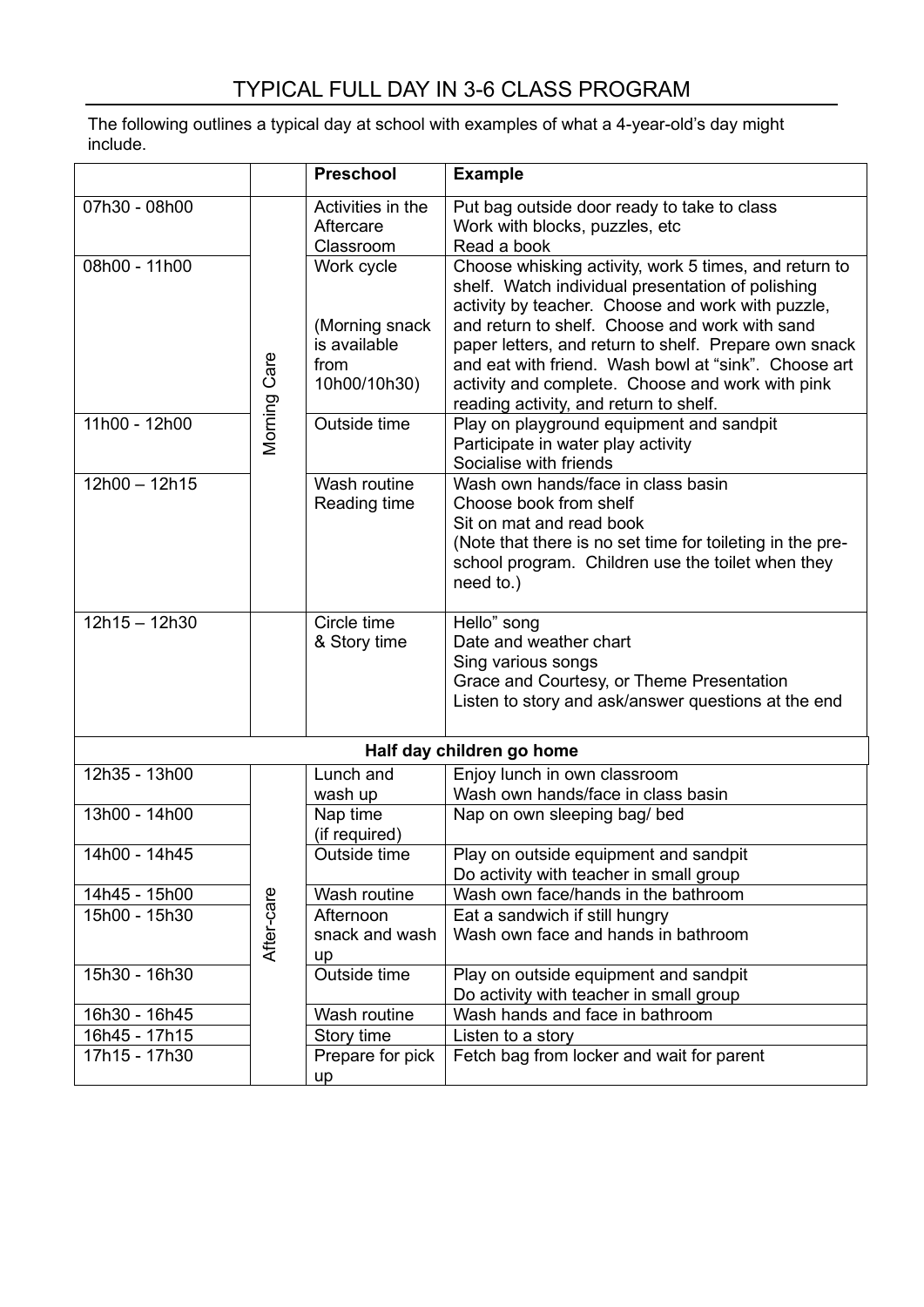# TYPICAL WEEK AT SCHOOL

The following table describes the structure of circle times during a typical week, as well as the extra mural activities offered. The class Directress amends the weekly circle time plan to accommodate public holidays, birthdays and other special occasions as required.

|             |             | <b>Monday</b>                                                                          | <b>Tuesday</b>        | Wednesday | <b>Thursday</b>            | <b>Friday</b>                               |  |
|-------------|-------------|----------------------------------------------------------------------------------------|-----------------------|-----------|----------------------------|---------------------------------------------|--|
| Circle Time | Daily Topic | Share your<br>news                                                                     | Theme<br>presentation | Afrikaans | Gross<br>motor<br>activity | Show and<br>Tell<br>Special<br><b>Snack</b> |  |
|             | General     | "Hello" Song                                                                           |                       |           |                            |                                             |  |
|             |             | Date and weather chart                                                                 |                       |           |                            |                                             |  |
|             |             | Songs and rhymes                                                                       |                       |           |                            |                                             |  |
|             |             | Word games, e.g. sounds-like                                                           |                       |           |                            |                                             |  |
|             |             | Group presentations                                                                    |                       |           |                            |                                             |  |
|             |             | Grace and courtesy presentations e.g. how to handle books,<br>walking around mats, etc |                       |           |                            |                                             |  |
|             | Additional  |                                                                                        |                       |           | Gym-fants                  |                                             |  |
|             |             |                                                                                        |                       |           | Pottery                    |                                             |  |
|             | charge      |                                                                                        |                       |           |                            |                                             |  |